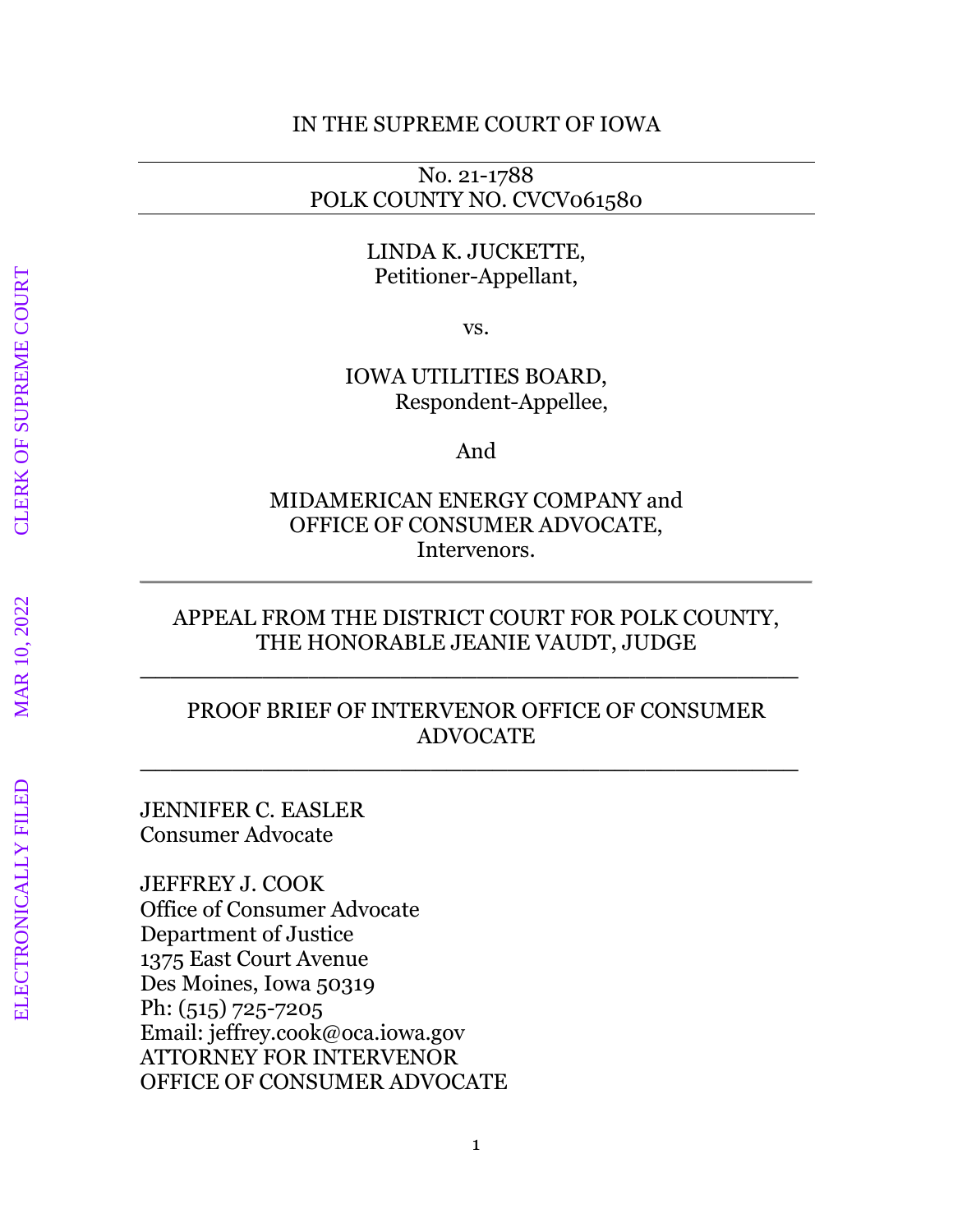# **TABLE OF CONTENTS**

| I. WHETHER THE IOWA UTILITIES BOARD'S RULING<br>FINDING MIDAMERICAN ENERGY COMPANY CARRIED ITS<br>BURDEN IN DEMONSTRATING THE PROPOSED LINE IS<br>NECESSARY TO SERVE A "PUBLIC USE" IS SUPPORTED BY<br>SUBSTANTIAL EVIDENCE AND CORRECT APPLICATION OF<br>II. WHETHER IOWA CODE SECTION 306.46 ALLOWS<br>MIDAMERICAN TO PLACE THE PROPOSED LINE IN<br>THE PUBLIC ROAD RIGHT-OF-WAY WITHOUT FIRST<br>OBTAINING AN EASEMENT THROUGH EMINENT DOMAIN. |
|---------------------------------------------------------------------------------------------------------------------------------------------------------------------------------------------------------------------------------------------------------------------------------------------------------------------------------------------------------------------------------------------------------------------------------------------------|
|                                                                                                                                                                                                                                                                                                                                                                                                                                                   |
|                                                                                                                                                                                                                                                                                                                                                                                                                                                   |
| Certificate of Compliance With Typeface Requirements and Type-                                                                                                                                                                                                                                                                                                                                                                                    |
|                                                                                                                                                                                                                                                                                                                                                                                                                                                   |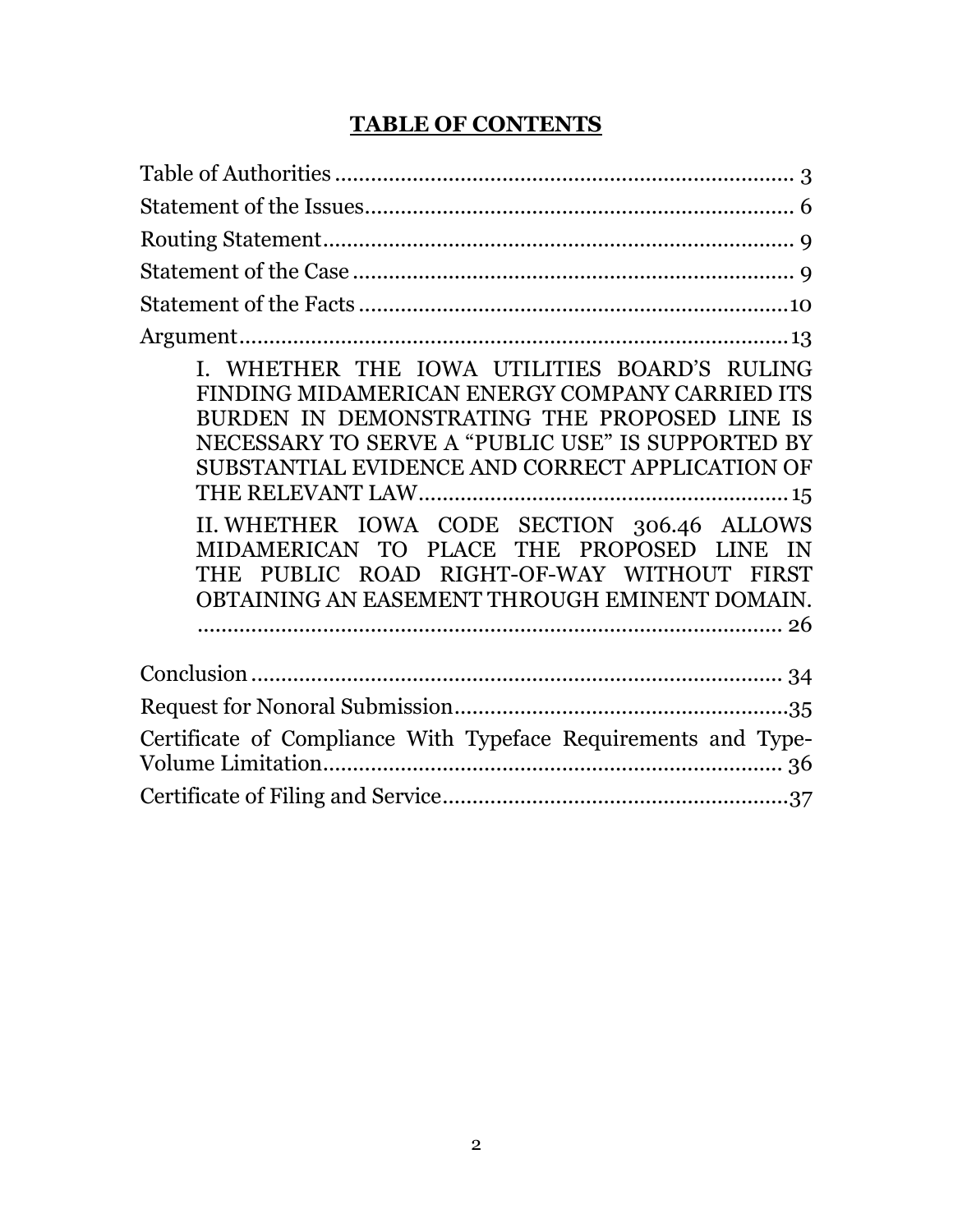### **TABLE OF AUTHORITIES**

#### **Case Law Page(s)**

*Application of Nat'l Freight Lines*, 186, 40 N.W.2d 612, 616 (Iowa 1950)...................................................................................................19 *Banilla Games, Inc. v. Iowa Dep't of Inspections & Appeals*, 919 N.W.2d 6, 14 (Iowa 2018).................................................................. 28 *Bradley v. Iowa Dep't of Commerce*, No. 01-0646, 2002 WL 31882863, at \*5 (Iowa Ct. App. Dec. 30, 2002). ................................21 *Brakke v. Dep't Natural Resources*, 897 N.W.2d 522, 530 (Iowa 2017). ............................................................................................................16 *Broadlawns Medical Ctr. v. Sanders*, 792 N.W.2d 302, 306 (Iowa 2010)................................................................................................... 17 *Combs v. Comm'r of Soc. Sec.*, 459 F.3d 640, 648–49 (6th Cir. 2006). ........................................................................................................... 30 *Crawford v. Alabama Power Co.*, 128 So. 454, 457–58 (Ala. 1930) وو<br>وو *Fischer* v. *Iowa State Commerce Comm'n*, 368 N.W.2d 88,98 (Iowa 1985).................................................................................................. 20 *Fisher v. Golden Valley Elec. Ass'n*, 658 P.2d 127, 129 (Alaska 1983). ................................................................................................ 31, 32, 33 *Frideres v. Schiltz*, 540 N.W.2d 261, 264 (Iowa 1995)...................... 30 *Hills Bank & Tr. Co. v. Converse*, 772 N.W.2d 764, 770–71 (Iowa 2009). .......................................................................................... 14, n.1 *Hrbek v. State*, 958 N.W.2d 779, 782 (Iowa 2021)...................... 29, 30 *Irving v. Employment Appeal Bd.*, 883 N.W.2d 179, 191 (Iowa 2016). ..................................................................................................... 28, 30 *Kay-Decker v. Iowa State Bd. of Tax Review*, 857 N.W.2d 216, 222 (Iowa 2014).........................................................................................16 *Keokuk Junction Ry. Co. v. IES Industries, Inc.*, 618 N.W.2d 352, 354 (Iowa 2000)............................................................................ 31, 32, 33 *Landgraf v. USI Film Products*, 511 U.S. 244 (1994)........................ 30 *Marcus v. Young*, 538 N.W.2d 285, 289 (Iowa 1995)....................... 28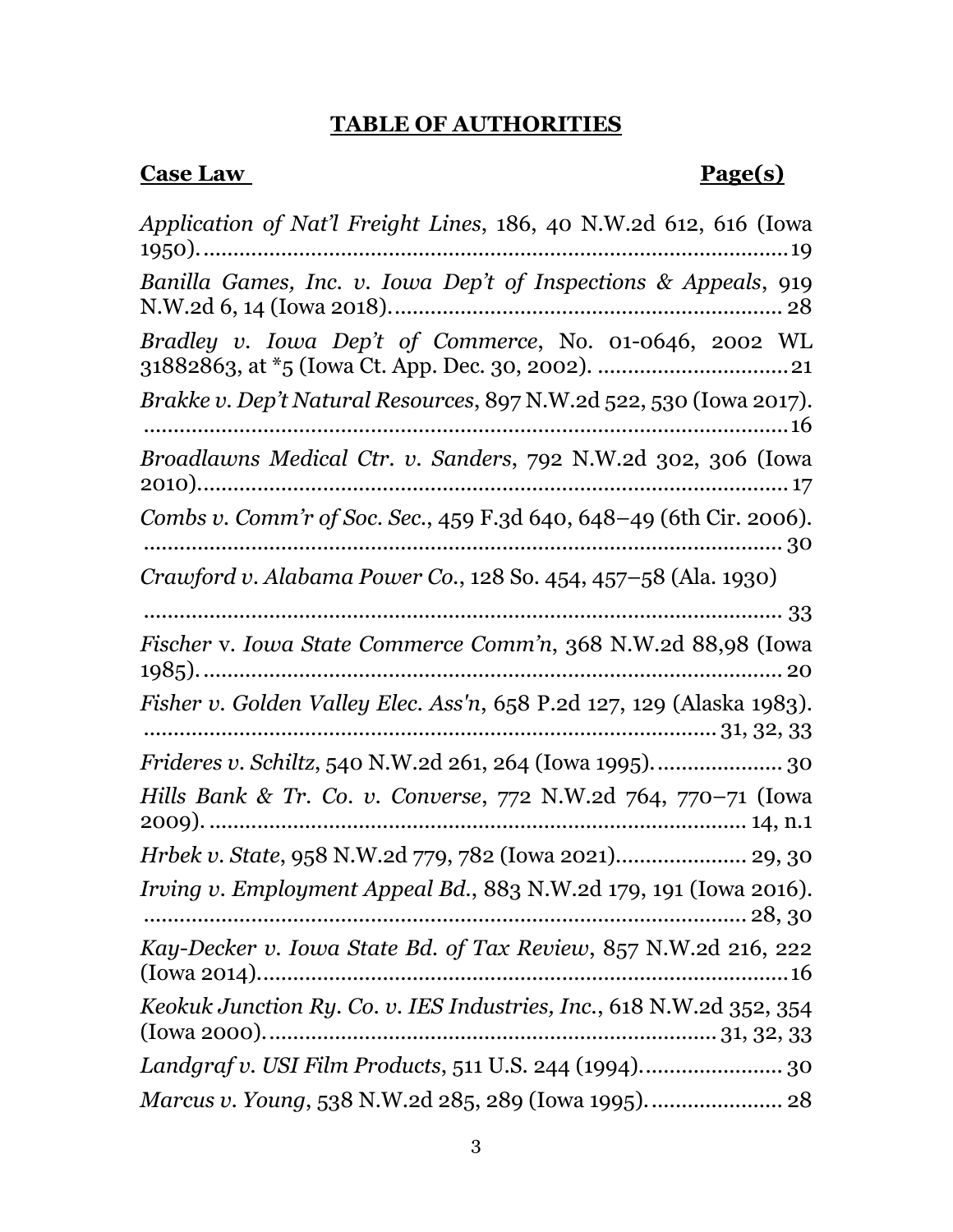| Miller v. LaSalle Bank Nat'l Ass'n, 595 F.3d 782, 788 (7th Cir. 2010).                                                    |
|---------------------------------------------------------------------------------------------------------------------------|
| NDA Farms, LLC v. Iowa Utilities Bd., Dept. of Commerce, No. CV<br>009448, 2013 WL 11239755 (Iowa Dist. Ct. 2013) 28, n.4 |
| NextEra Energy Res. LLC v. Iowa Utilities Bd., 815 N.W.2d 30, 37                                                          |
| Puntenney v. Iowa Utilities Board, 928 N.W.2d 829, 836 (Iowa 2019).                                                       |
| Race v. Iowa Elec. Light & Power Co., 134 N.W.2d 335, 337 (Iowa                                                           |
| Ramirez-Trujillo v. Quality Egg, L.L.C., 878 N.W.2d 759, 770 (Iowa                                                        |
| Renda v. Iowa Civil Rights Comm'n, 784 N.W.2d 8, 10 (Iowa 2010).                                                          |
| South East Iowa Co-op Elec. Ass'n v. Iowa Utilities Bd., 633 N.W.2d                                                       |
| <i>Young v. Gregg, 480 N.W.2d 75, 78 (Iowa 1992).  14, n.1</i>                                                            |

# **Statutes Page(s)**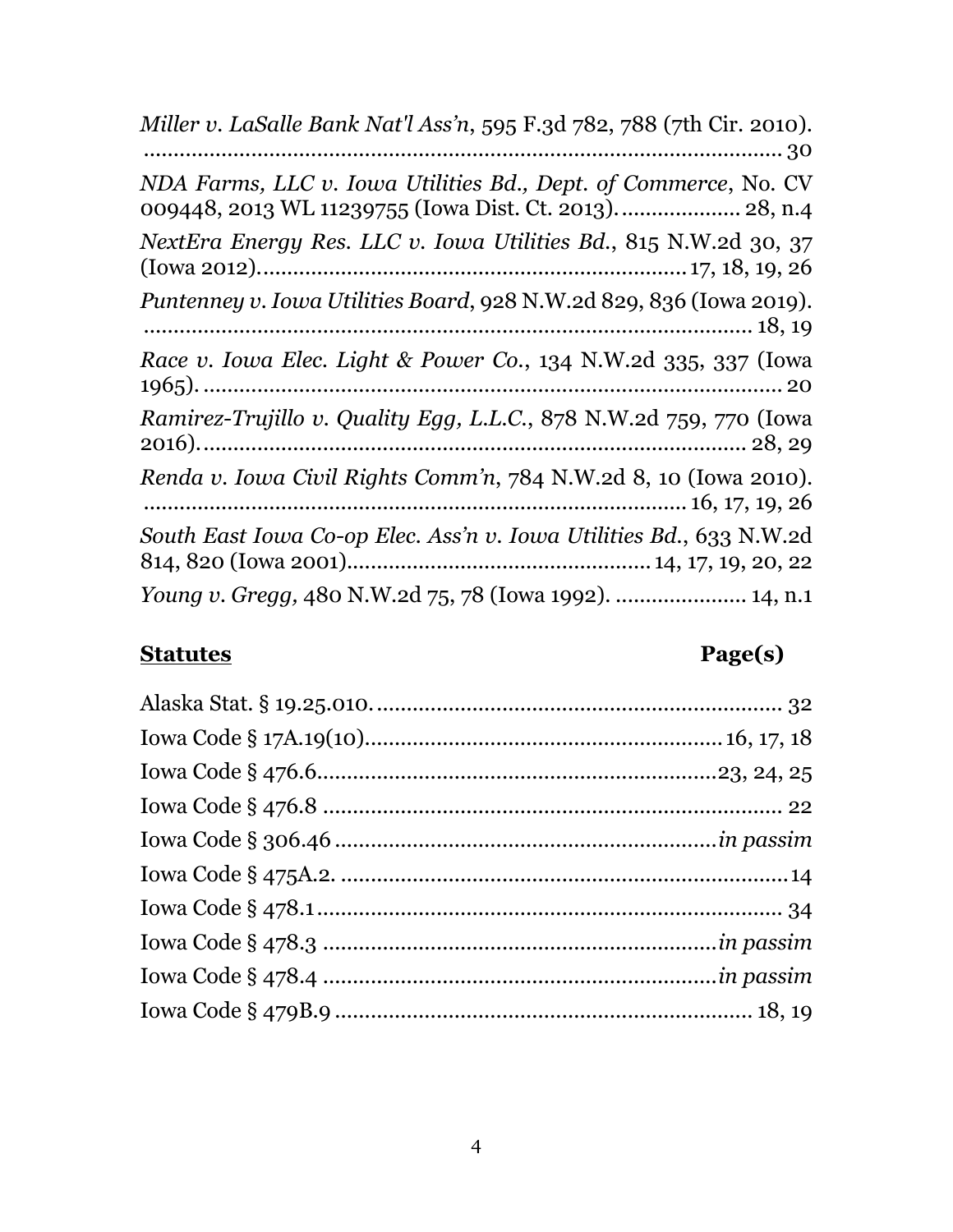# **Other Authorities Page(s)**

| An Act Regarding Public Utility Rights-Of-Way And Providing An<br>Effective Date, Ch. $1014$ (S.F. 2118) (Mar. 24, 2004) (codified as |
|---------------------------------------------------------------------------------------------------------------------------------------|
| MidAmerican Energy Company, 2019 Iowa Revenue Sharing<br>Calculation, Docket No. RPU-2013-0004 (Iowa Utilities Board, Feb.            |
| MidAmerican Energy Company, 2018 Iowa Revenue Sharing<br>Calculation, Docket No. RPU-2013-0004 (Iowa Utilities Board, Feb.            |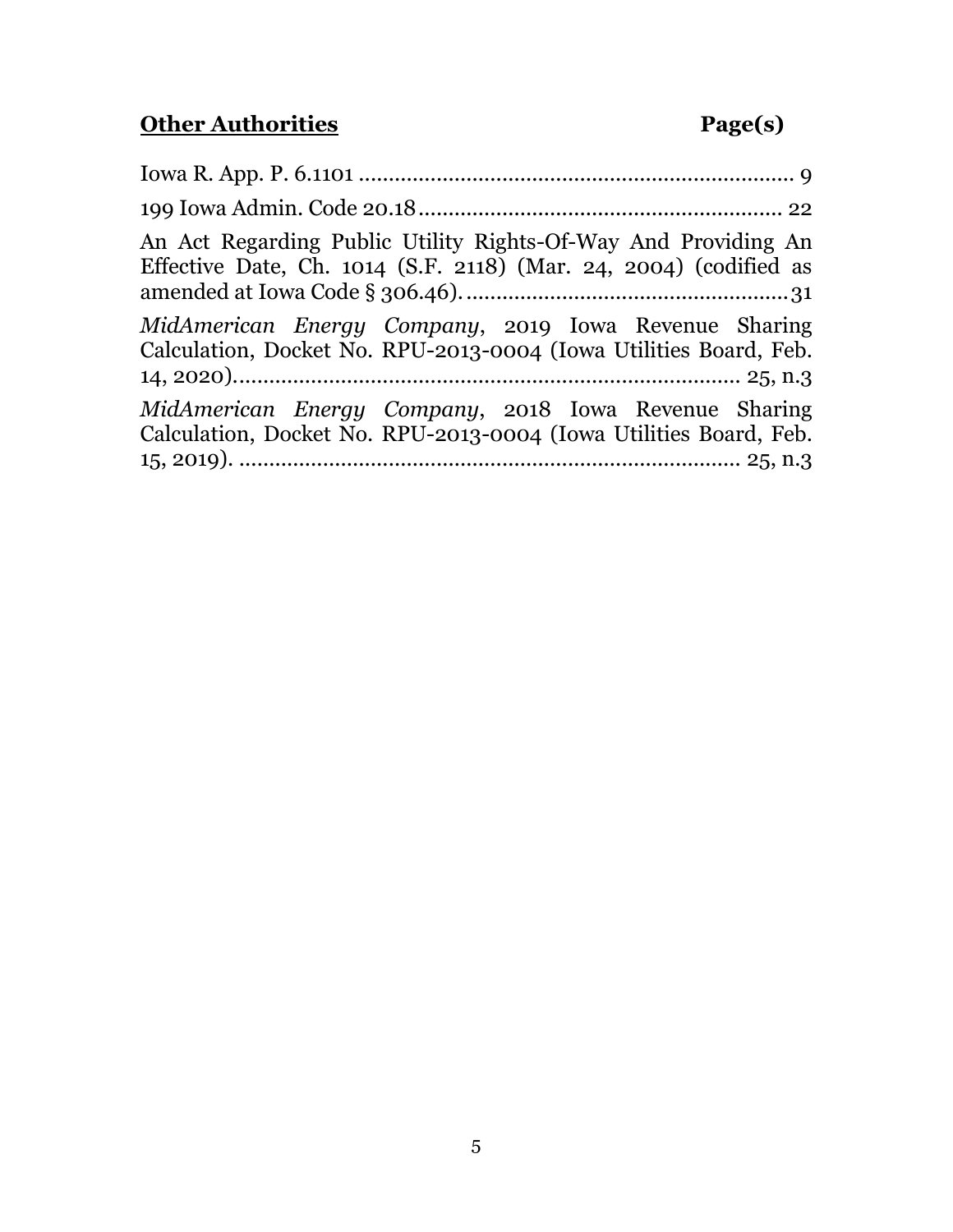# **STATEMENT OF THE ISSUES PRESENTED FOR REVIEW**

**I. WHETHER THE IOWA UTILITIES BOARD'S RULING FINDING MIDAMERICAN ENERGY COMPANY CARRIED ITS BURDEN IN DEMONSTRATING THE PROPOSED LINE IS NECESSARY TO SERVE A "PUBLIC USE" IS SUPPORTED BY SUBSTANTIAL EVIDENCE AND CORRECT APPLICATION OF THE RELEVANT LAW**

# Authorities

*Application of Nat'l Freight Lines*, 40 N.W.2d 612, 616 (Iowa 1950)

*Bradley v. Iowa Dep't of Commerce*, No. 01-0646, 2002 WL 31882863, at \*5 (Iowa Ct. App. Dec. 30, 2002)

*Brakke v. Dep't Natural Resources*, 897 N.W.2d 522, 530 (Iowa 2017) *Broadlawns Medical Ctr. v. Sanders*, 792 N.W.2d 302, 306 (Iowa 2010)

*Fischer* v. *Iowa State Commerce Comm'n*, 368 N.W.2d 88, 98 (Iowa 1985)

*Kay-Decker v. Iowa State Bd. of Tax Review*, 857 N.W.2d 216, 222 (Iowa 2014)

*NextEra Energy Res. LLC v. Iowa Utilities Bd.*, 815 N.W.2d 30, 37 (Iowa 2012)

*Puntenney v. Iowa Utilities Board*, 928 N.W.2d 829, 836 (Iowa 2019)

*Race v. Iowa Elec. Light & Power Co.*, 134 N.W.2d 335, 337 (Iowa 1965)

*Renda v. Iowa Civil Rights Comm'n*, 784 N.W.2d 8, 10 (Iowa 2010)

*South East Iowa Co-op Elec. Ass'n v. Iowa Utilities Bd.*, 633 N.W.2d 814, 820 (Iowa 2001)

Iowa Code § 17A.19(10)

Iowa Code § 476.6

Iowa Code § 476.8

Iowa Code § 478.3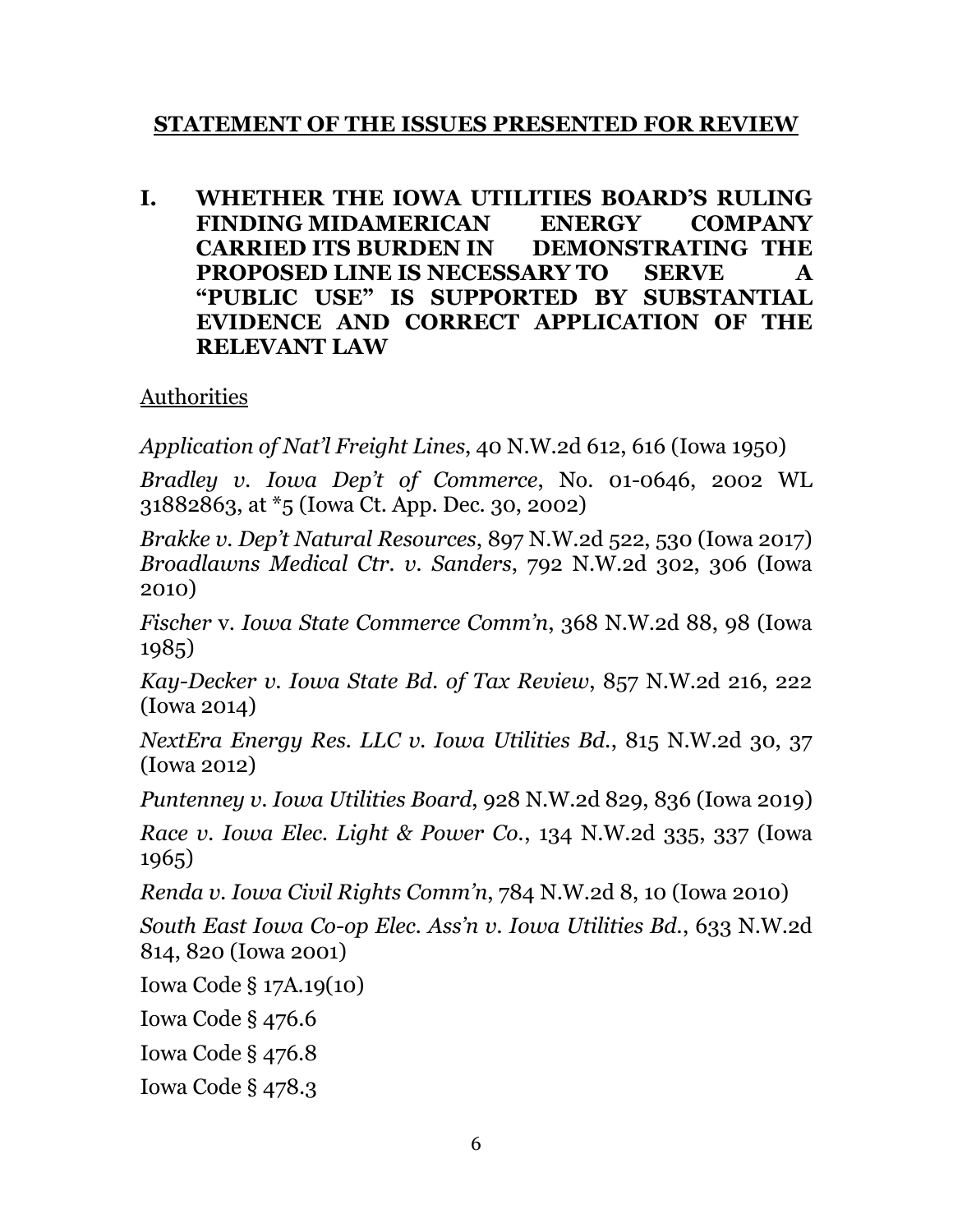Iowa Code § 478.4

Iowa Code § 479B.9

199 Iowa Admin. Code 20.18

*MidAmerican Energy Company*, 2019 Iowa Revenue Sharing Calculation, Docket No. RPU-2013-0004 (Feb. 14, 2020, Iowa Utilities Board)

*MidAmerican Energy Company*, 2018 Iowa Revenue Sharing Calculation, Docket No. RPU-2013-0004 (Feb. 15, 2019, Iowa Utilities Board)

# **II. WHETHER IOWA CODE SECTION 306.46 ALLOWS MIDAMERICAN TO PLACE THE PROPOSED LINE IN THE PUBLIC ROAD RIGHT-OF-WAY WITHOUT FIRST OBTAINING AN EASEMENT THROUGH EMINENT DOMAIN.**

Authorities

*Banilla Games, Inc. v. Iowa Dep't of Inspections & Appeals*, 919 N.W.2d 6, 14 (Iowa 2018)

*Combs v. Comm'r of Soc. Sec.*, 459 F.3d 640, 648–49 (6th Cir. 2006)

*Crawford v. Alabama Power Co.*, 128 So. 454, 457–58 (Ala. 1930)

*Fisher v. Golden Valley Elec. Ass'n*, 658 P.2d 127, 129 (Alaska 1983)

*Frideres v. Schiltz*, 540 N.W.2d 261, 264 (Iowa 1995)

*Hrbek v. State*, 958 N.W.2d 779, 782 (Iowa 2021)

*Irving v. Employment Appeal Bd.*, 883 N.W.2d 179, 191 (Iowa 2016)

*Keokuk Junction Ry. Co. v. IES Industries, Inc.*, 618 N.W.2d 352, 354 (Iowa 2000)

*Landgraf v. USI Film Products*, 511 U.S. 244, 291 (1994)

*Marcus v. Young*, 538 N.W.2d 285, 289 (Iowa 1995)

*Miller v. LaSalle Bank Nat'l Ass'n*, 595 F.3d 782, 788 (7th Cir. 2010)

*NDA Farms, LLC v. Iowa Utilities Bd., Dept. of Commerce*, No. CV 009448, 2013 WL 11239755 (Iowa Dist. Ct. 2013)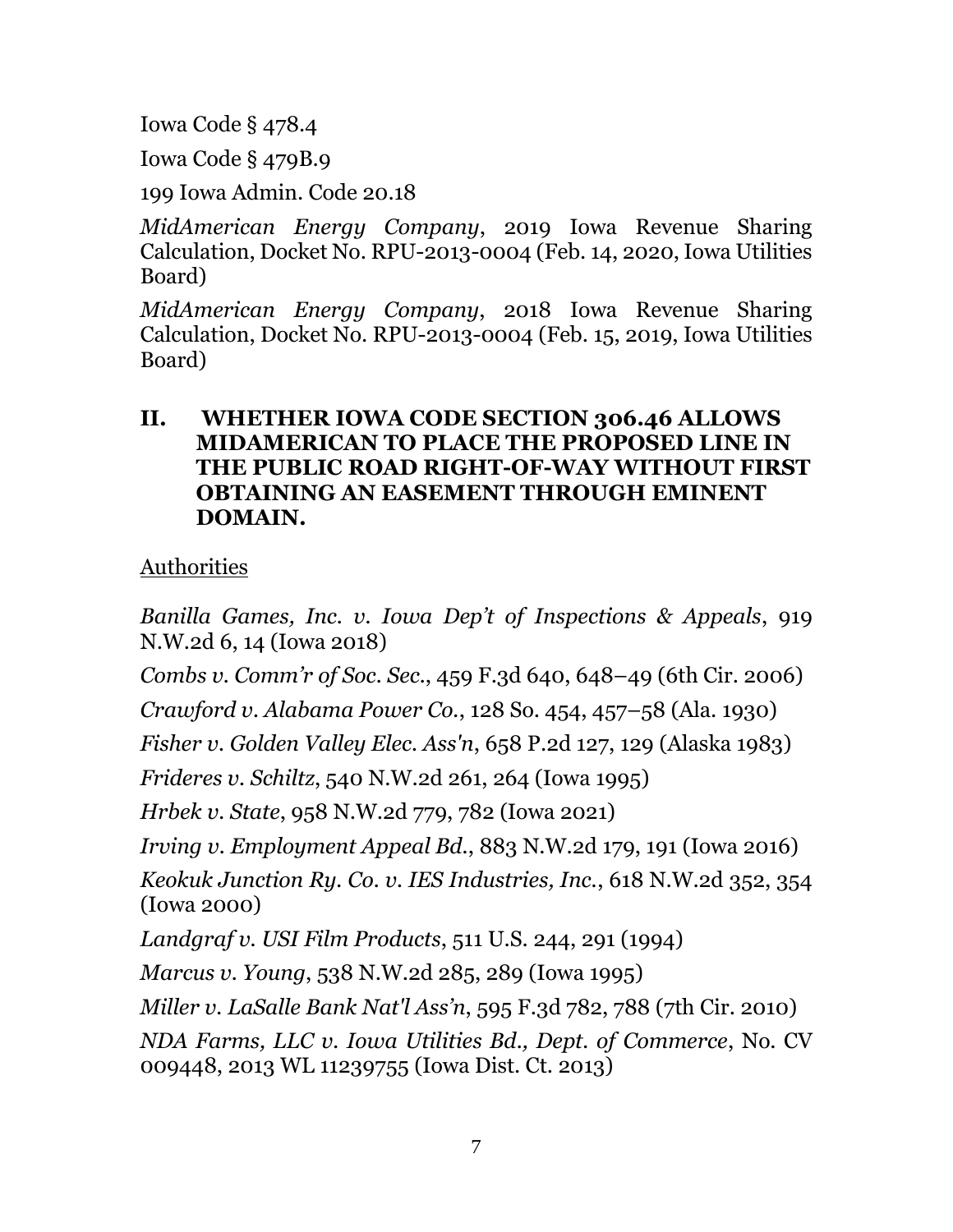*NextEra Energy Res. LLC v. Iowa Utilities Bd.*, 815 N.W.2d 30, 37 (Iowa 2012)

*Ramirez-Trujillo v. Quality Egg, L.L.C.*, 878 N.W.2d 759, 770 (Iowa 2016)

*Renda v. Iowa Civil Rights Comm'n*, 784 N.W.2d 8, 10 (Iowa 2010)

Iowa Code § 306.46

Iowa Code § 478.1

Iowa Code § 478.3

Alaska Stat. § 19.25.010

An Act Regarding Public Utility Rights-Of-Way And Providing An Effective Date, Ch. 1014 (S.F. 2118) (Mar. 24, 2004) (codified as amended at Iowa Code § 306.46)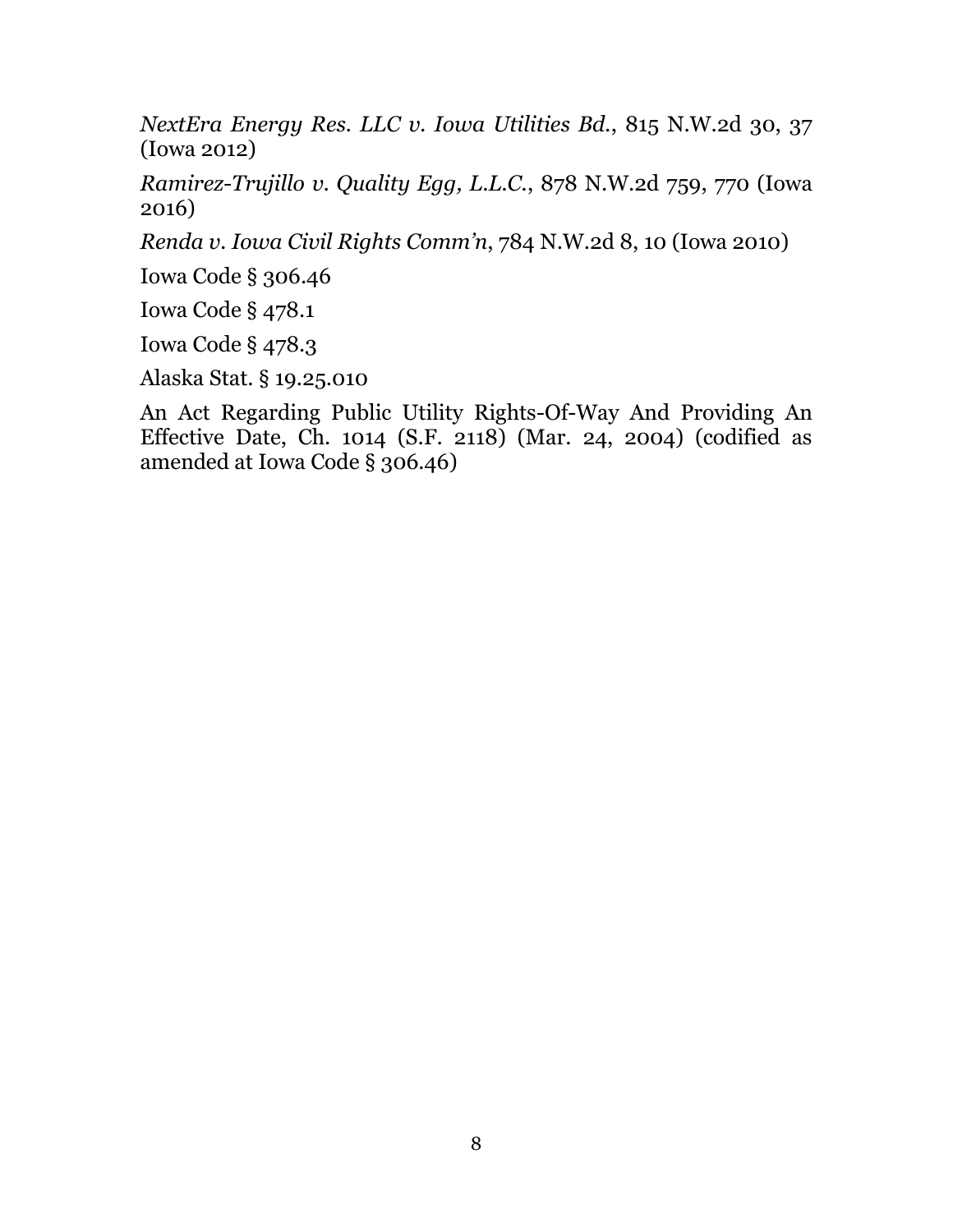#### **ROUTING STATEMENT**

Intervenor Office of Consumer Advocate (OCA) believes this case should be transferred to the Iowa Court of Appeals because it presents the application of existing legal principles. Iowa R. App. P.  $6.1101(3)(a)$ .

#### **STATEMENT OF THE CASE**

#### **Nature of the Case**

This is an appeal of a judicial review ruling by the Honorable Jeanie Vaudt of an Iowa Utilities Board (IUB) Order granting Intervenor MidAmerican Energy Company's (MidAmerican) petition for a franchise to construct, operate and maintain a transmission line. Certified Record (CR) at 940; App.  $\qquad$ .

#### **Course of Proceedings**

In September 2019, MidAmerican filed a petition with the IUB to erect, maintain, and operate 3.53 miles of 161,000 volt (161kV) transmission line located in eastern Madison County. CR at 58; App. Fig. The IUB held a hearing on MidAmerican's petition in Madison County on September 23, 2020. OCA, MidAmerican, and Appellant Linda Juckette (Juckette) participated in the hearing. CR at 535; App.\_\_\_. The IUB issued an Order on February 1, 2021, granting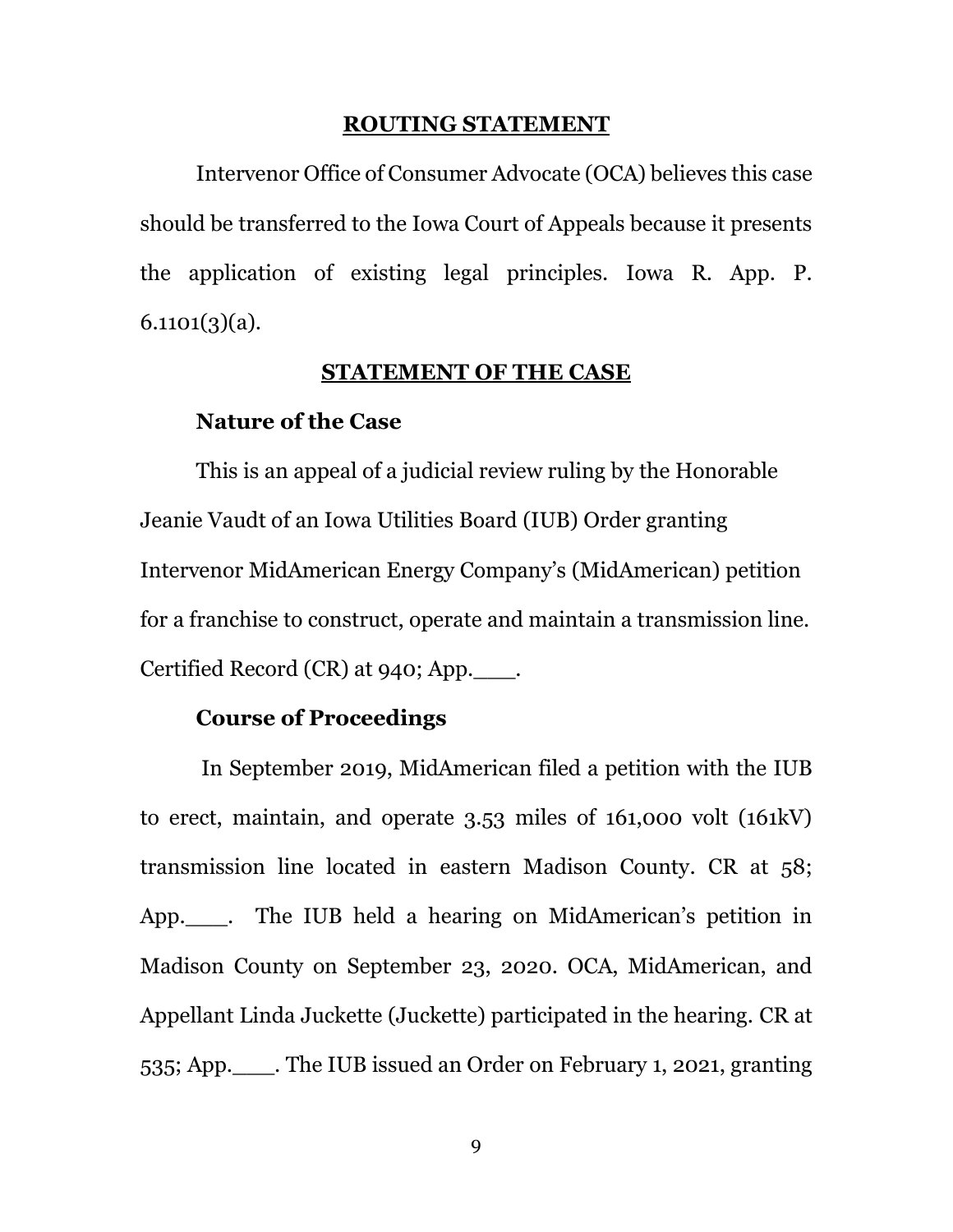MidAmerican's petition. CR at 899–940; App.\_\_\_. IUB Member Richard Lozier partially concurred with, and partially dissented from, the Order. CR at 941–947; App.\_\_\_. On February 16, 2021, Juckette filed an application for rehearing of the IUB's Order. CR at 964–974; App.\_\_\_\_. Both OCA and MidAmerican resisted Juckette's application. CR at 990–1019; App.\_\_\_\_. On March 18, 2021, the IUB issued an order denying Juckette's application. CR at 1035–1047;  $App.$ .

On March 24, 2021, Juckette filed her Petition for Judicial Review with the District Court for Polk County. A hearing was held on the Petition on September 8, 2021, and included Juckette, the IUB, the OCA, MidAmerican, and amici curiae the Iowa Association of Electric Cooperatives, the Iowa Utility Association, and ITC Midwest LLC. On November 7, 2021, the district court issued an order denying and dismissing Juckette's petition for judicial review. Subsequently, Juckette timely filed for appeal.

#### **STATEMENT OF THE FACTS**

MidAmerican's proposed transmission line consists of an eastern segment and a western segment that both start at an existing MidAmerican 161kV transmission line and terminate at a point of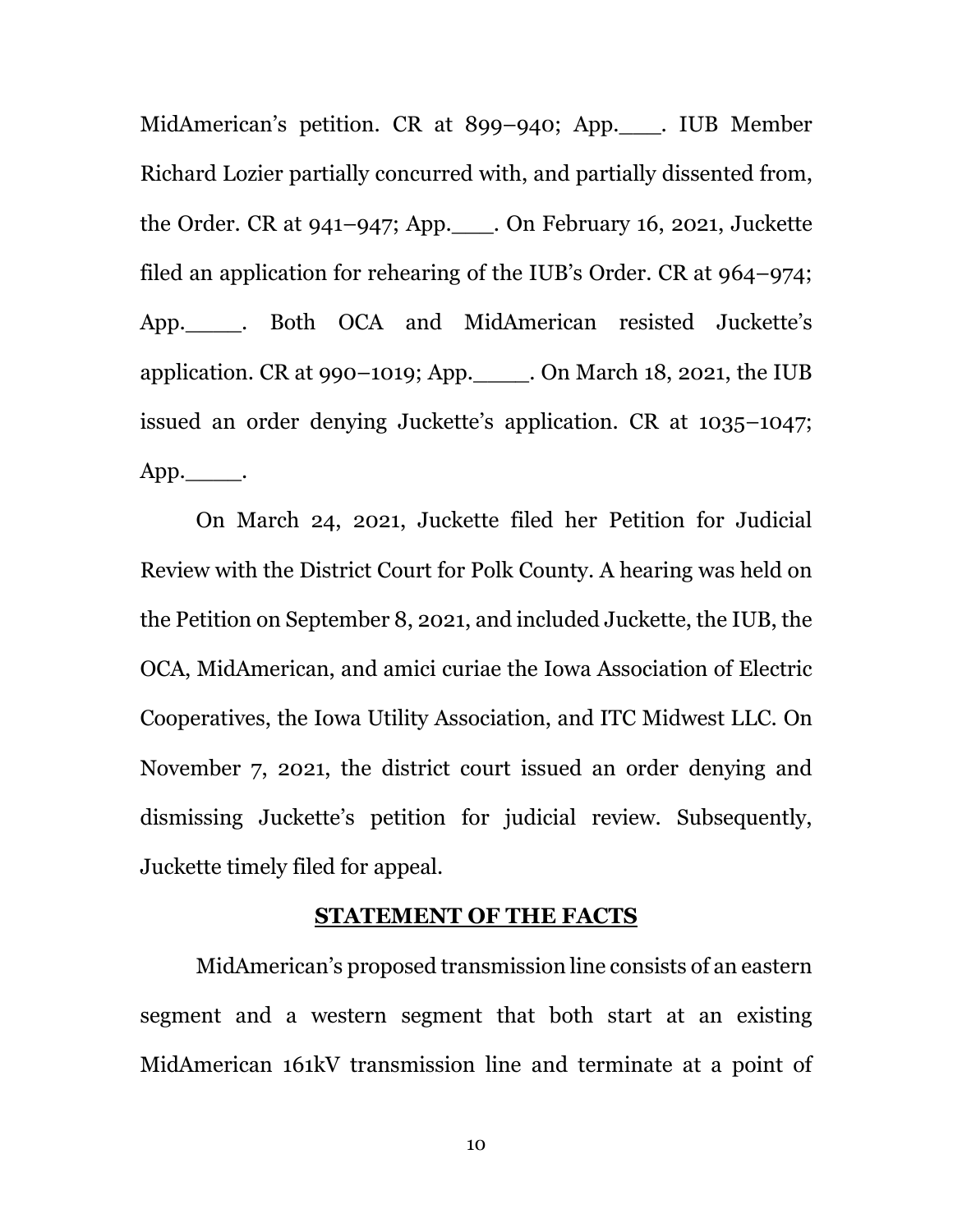interconnection with MidAmerican's Maffitt Lake substation. CR at 63–64, 199–200; App.\_\_\_\_. The Microsoft Corporation (Microsoft) data center, Project Osmium, will initially constitute 100% of the load on the Maffitt Lake substation and the substation will also act as a contingency source to area distribution load. CR at 296–297, 301; App.\_\_\_\_. MidAmerican estimates 20% of the Maffitt Lake substation load will eventually serve area distribution. *Id.*; App. \_\_\_\_\_. Of note, MidAmerican did not seek eminent domain over any property on the east segment of the proposed transmission line, which borders Juckette's property. CR at 924; App.\_\_\_\_. MidAmerican relied on Iowa Code section 306.46 (2021) to contend it could install the proposed transmission line in the road right-of-way without seeking a voluntary easement or eminent domain. CR at 940–941; App.

MidAmerican states the proposed line is necessary to provide multiple 161kV sources for its Maffitt Lake substation "to support the significant load growth in the area south of Maffitt Lake and the Raccoon River." CR at 199–200; App.\_\_\_\_. Multiple sources will remedy the potential disruption in service to customers served by the Maffitt Lake substation in the event of a loss of the preexisting single Willow-Creek to Maffitt Lake 161kV line. CR 201; App.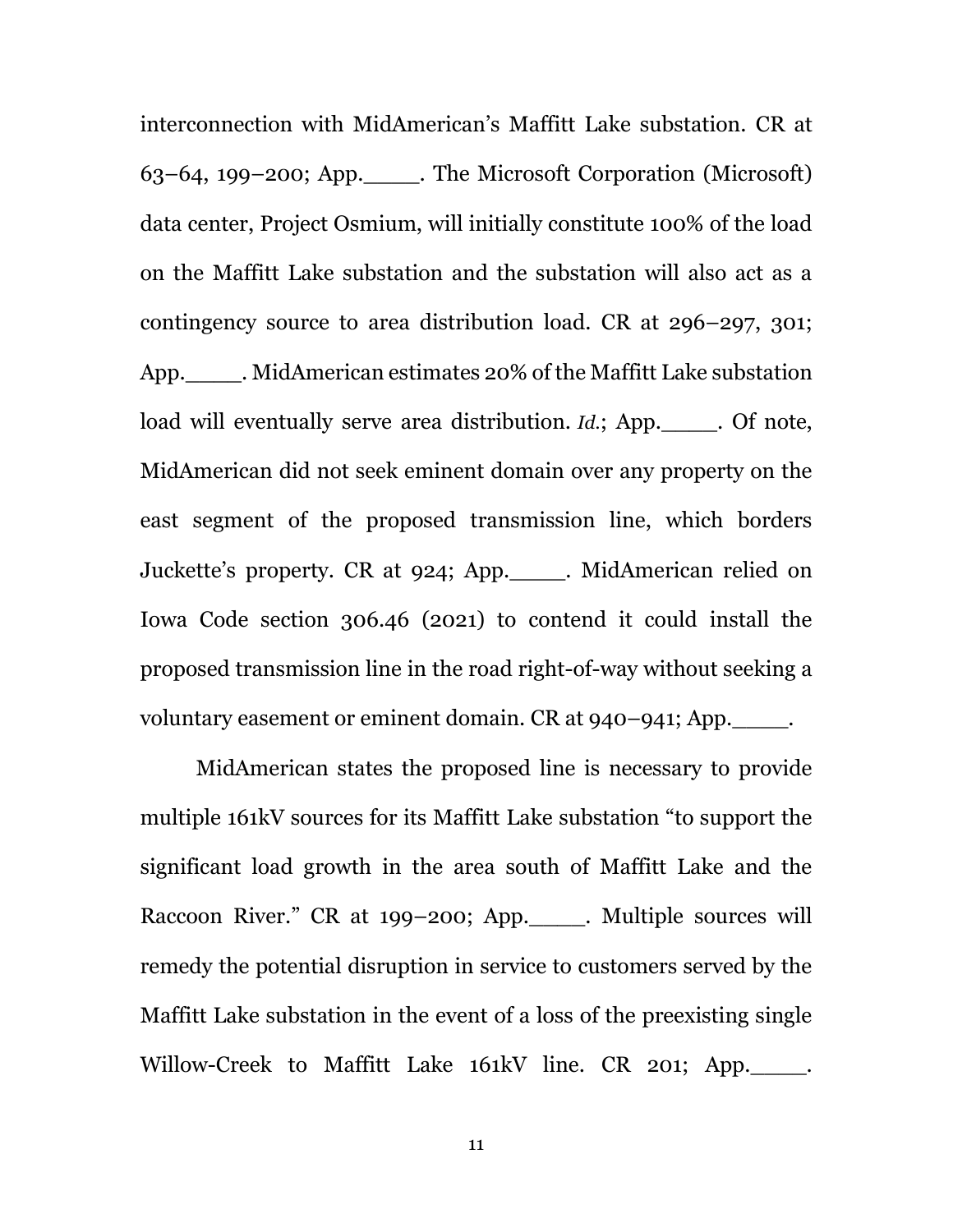MidAmerican provided documentation and testimony demonstrating the inadequacy of the current system and the projected growth potential in the relevant area. CR at 200–205, 207–212, 298, 301; App.\_\_\_\_. MidAmerican acknowledges, due to Project Osmium, "the timing of the Maffitt Lake Substation and associated transmission lines is immediate to serve [Microsoft]." CR at 318; App.\_\_\_\_. Absent Project Osmium, the Maffitt Lake substation would likely be a "typical distribution substation with two lines and a projected total of two substation transformers," and the installation of the transformers "would be based on actual and projected customer growth." *Id.*; App.\_\_\_\_. Maffitt Lake will initially feature three 50 mega volt-amp (MVA) transformers and may add three additional 50 MVA transformers and two 33 MVA transformers. CR at 199–200;  $App.$ .

For Project Osmium, Microsoft and MidAmerican entered into a "Facilities Construction Agreement." CR at 299–300, 302–303, 319; Master Facilities Construction Agreement; App.\_\_\_\_. The terms of the agreement dictate Microsoft will not owe an upfront payment for the construction costs because project net revenues over three-years will meet or exceed the construction costs of the substation and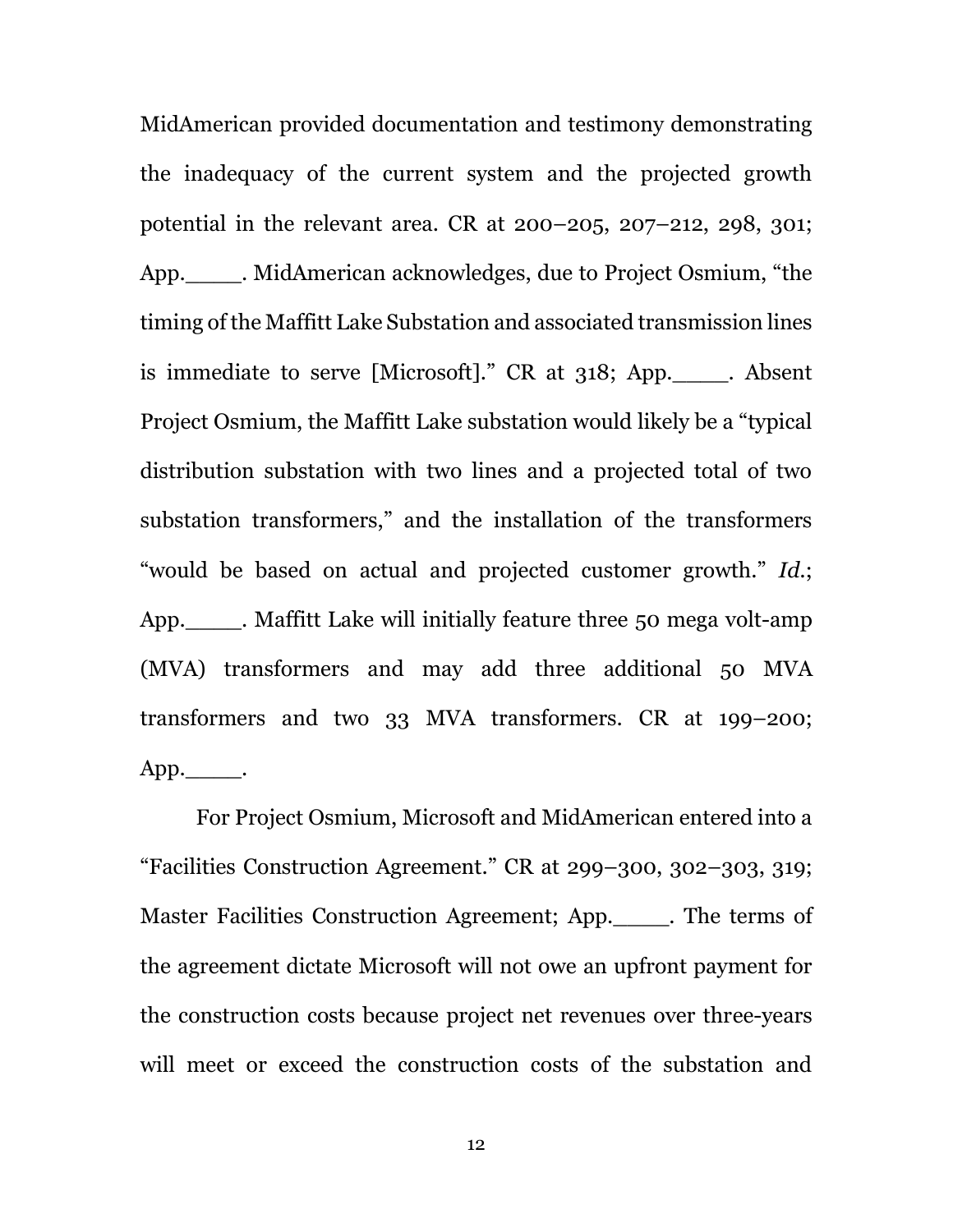transmission lines. *Id.*; App.\_\_\_\_. If Microsoft's net revenues, after three-years, does not exceed or equal the costs of the construction, it will owe a final payment for outstanding costs. *Id.*; App.

Upon careful consideration of the relevant facts and law, the IUB issued an order granting MidAmerican's petition and finding the proposed line was necessary to serve a public use and represented a reasonable relationship to an overall plan for transmitting electricity in the public interest. CR at 940; App.\_\_\_\_. The District Court affirmed the IUB's order.

Additional facts will be discussed as necessary throughout the arguments in this brief.

#### **ARGUMENT**

Pursuant to Iowa Code chapter 478, a utility seeking an electric transmission franchise carries the burden of proving the proposed transmission line is necessary to serve a "public use" and bears "a reasonable relationship to an overall plan of transmitting electricity in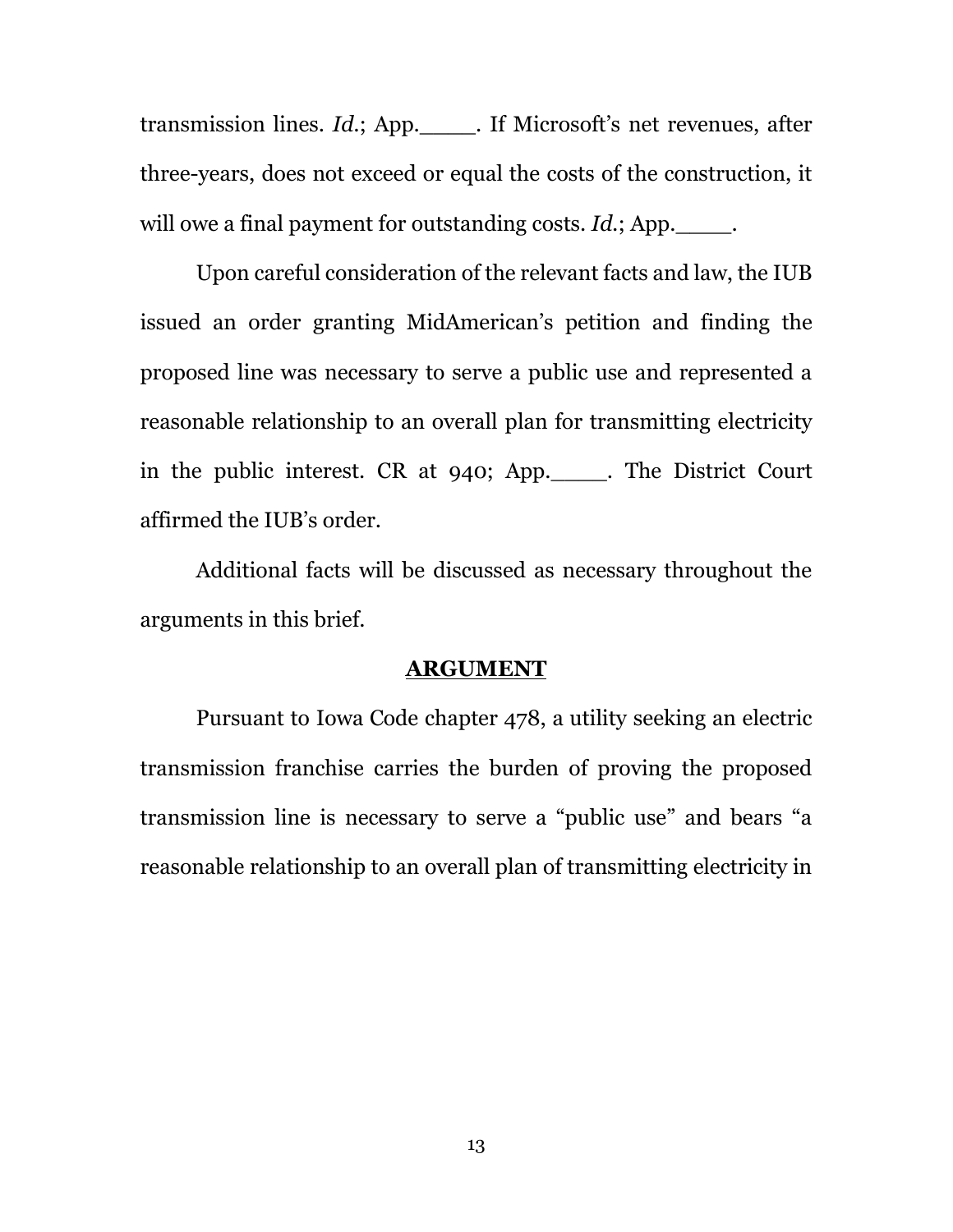the public interest."<sup>1</sup> Iowa Code §§ 478.3(1)(h), 478.3(2)(a), 478.4 (2021); *South East Iowa Co-op Elec. Ass'n v. Iowa Utilities Bd.*, 633 N.W.2d 814, 820 (Iowa 2001).

Pursuant to Iowa Code Section 475A.2, OCA represents all consumers generally and the public generally in all proceedings before the IUB concerning matters that may impact the rates and services of Iowa rate-regulated public utilities. In the context of a transmission franchise proceeding, OCA's role focuses on ensuring the company seeking a transmission franchise adheres to the applicable legal requirements, ensuring consumers who wish to be heard on the proposed transmission line have an opportunity to do so, and ensuring the costs associated with the proposed line are reasonable and prudent.

 $\overline{a}$ 

<sup>1</sup> In briefing before the IUB and the District Court, Juckette made arguments addressing both the "public use" and "reasonable relationship" elements of chapter 478. *See, e.g.*, Order Denying and Dismissing Petition for Judicial Review, filed November 7, 2021, at 9; App.\_\_\_\_. Here, Juckette's Brief raises the "public use" element of chapter 478, but does not raise the "reasonably related" element. Due to this, OCA will only address the "public use" element in this brief. To the extent Juckette may make an argument in reply briefing concerning the "reasonably related" element, OCA contends that error has not been preserved on this issue since it was not raised in Juckette's initial brief. *See Hills Bank & Tr. Co. v. Converse*, 772 N.W.2d 764, 770–71 (Iowa 2009) (citing *Young v. Gregg,* 480 N.W.2d 75, 78 (Iowa 1992) (stating "an issue cannot be asserted for the first time in a reply brief")).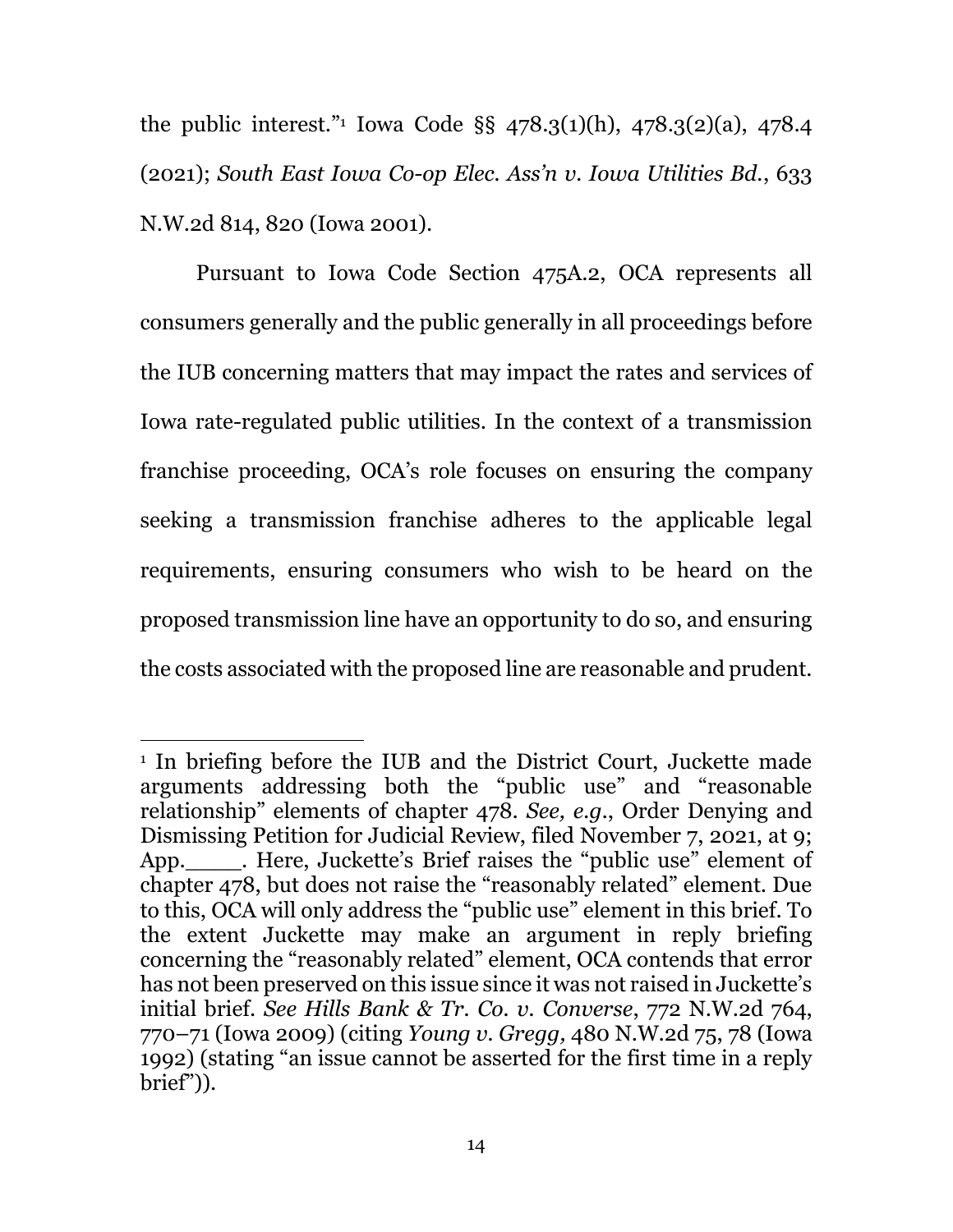OCA does not participate in negotiations for voluntary easements between the company and impacted landowners. OCA also does not participate in the eminent domain process, except to ensure the company follows the applicable eminent domain legal requirements in the course of the proceeding before the IUB.

OCA's brief will address the issues raised by Juckette to the extent the issues impact OCA's role in representing all consumers and public generally. First, OCA will argue the IUB's finding that MidAmerican carried its burden in demonstrating the proposed line is necessary to serve a "public use" is supported by substantial evidence and complies with the relevant law. Second, OCA will address Ms. Juckette's claims concerning Iowa Code section 306.46, as applied to her property, and will argue the IUB properly applied the law as written.

## **I. THE IOWA UTILITIES BOARD'S RULING FINDING MIDAMERICAN ENERGY COMPANY CARRIED ITS BURDEN IN DEMONSTRATING THE PROPOSED LINE IS NECESSARY TO SERVE A "PUBLIC USE" IS SUPPORTED BY SUBSTANTIAL EVIDENCE AND A CORRECT APPLICATION OF THE RELEVANT LAW**

#### **A. Error Preservation**

OCA agrees error has been preserved on this issue.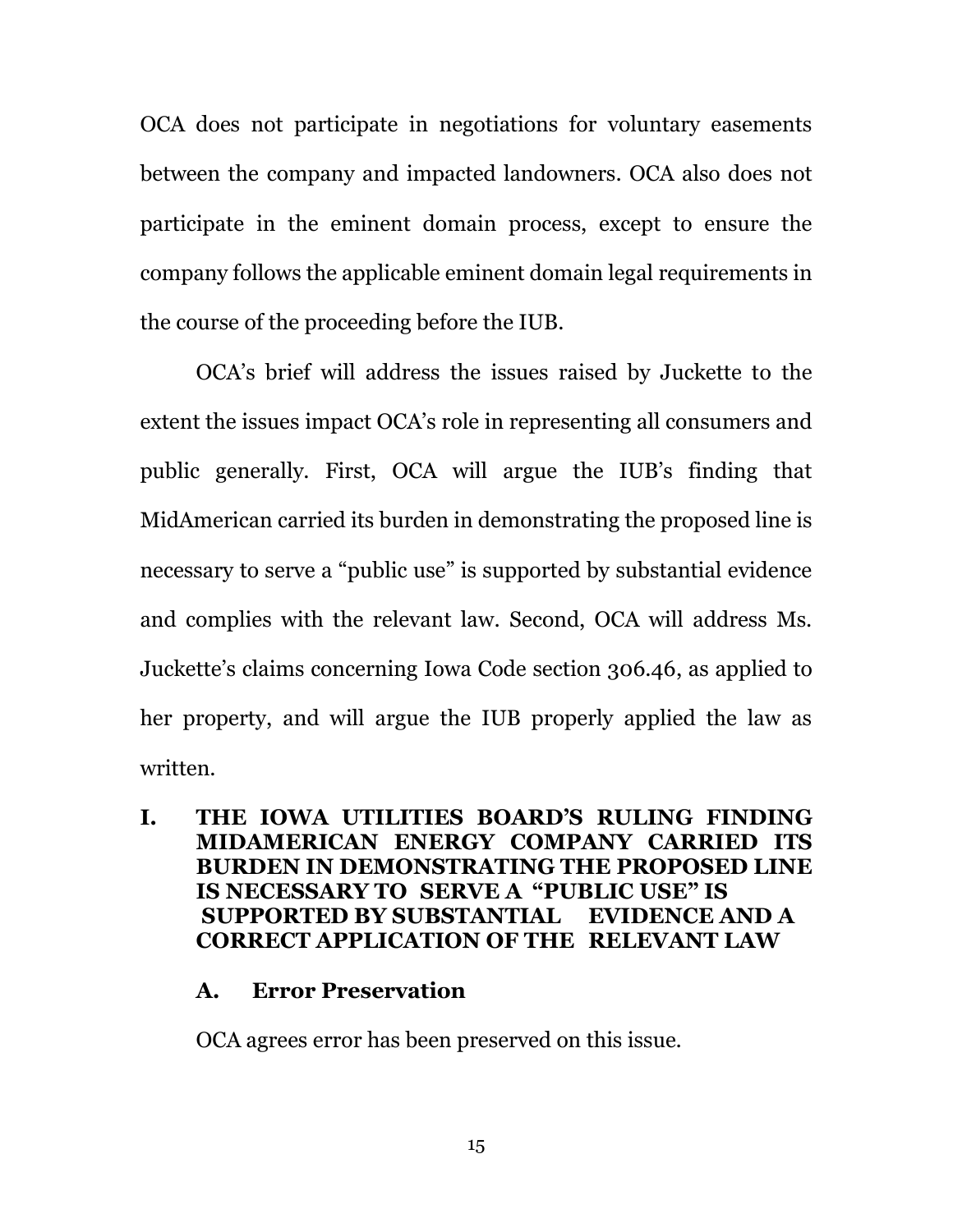#### **B. Scope and Standard of Review**

Judicial review of final agency action is governed by the standards set forth in Iowa Code section 17A.19. *Brakke v. Dep't Natural Resources*, 897 N.W.2d 522, 530 (Iowa 2017) (citing *Kay-Decker v. Iowa State Bd. of Tax Review*, 857 N.W.2d 216, 222 (Iowa 2014)). The court applies the standards of section 17A.19(10) to determine if it reaches the same results as the district court. *Renda v. Iowa Civil Rights Comm'n*, 784 N.W.2d 8, 10 (Iowa 2010). The court may properly grant relief if the agency action prejudiced the substantial rights of the petitioner and if the agency action falls within one of the criteria listed in section 17A.19(10)(a) through (n).

The applicable standard of review depends upon the nature of the error claimed. If the alleged error is with the agency's findings of fact, the proper question on review is whether there is substantial evidence in the record when it is viewed as a whole to support the agency's findings of fact. Substantial evidence is defined in Iowa Code section  $17A.19(10)(f)(1)$  as the "quantity and quality of evidence that would be deemed sufficient by a neutral, detached and reasonable person, to establish the fact at issue when the consequences resulting from the establishment of that fact are understood to be serious and of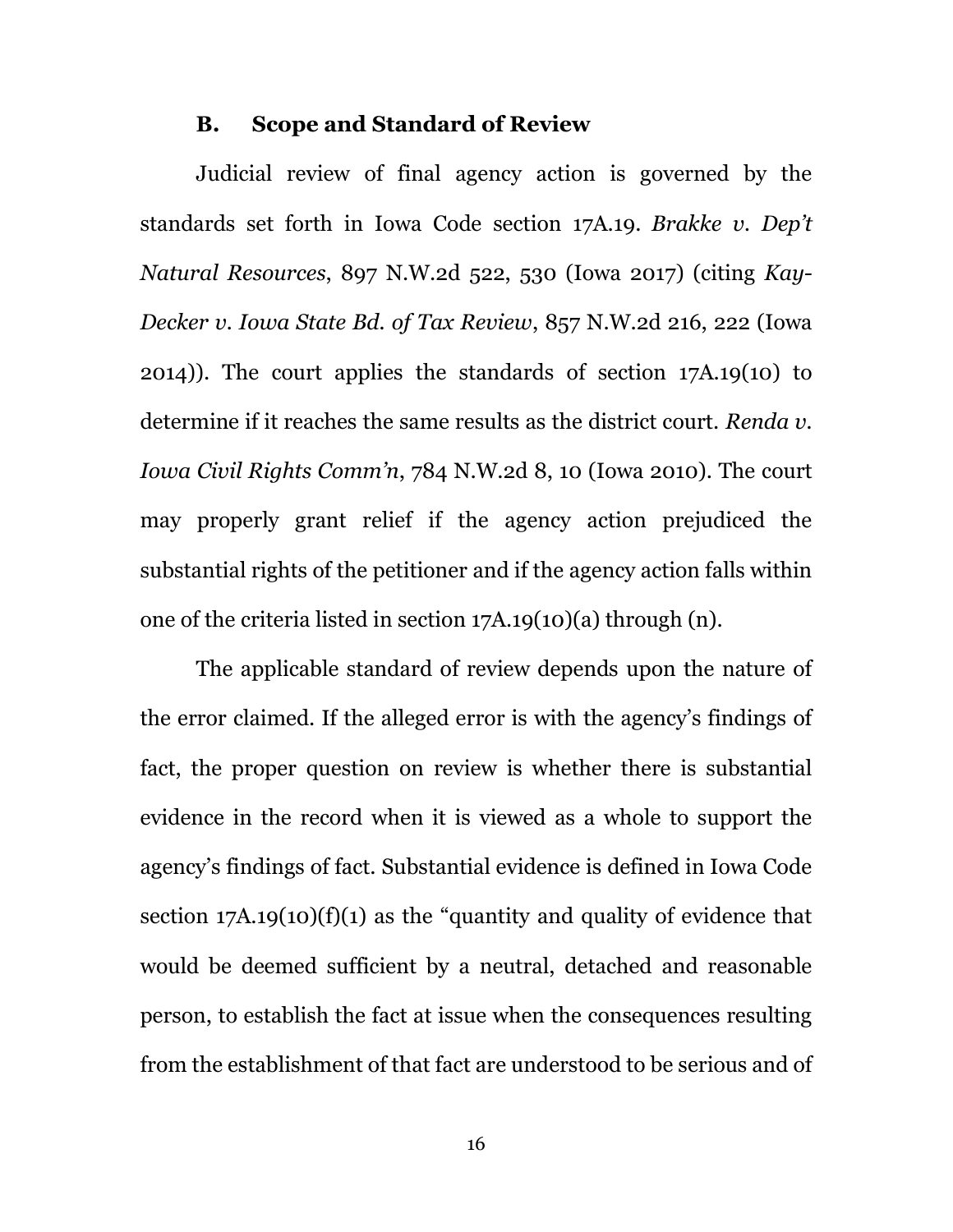great importance." *See S. E. Iowa*, 633 N.W.2d at 818. The ultimate question is not whether there is evidence that supports a different finding, but whether the evidence supports the findings actually made. *Broadlawns Medical Ctr. v. Sanders*, 792 N.W.2d 302, 306 (Iowa 2010).

If the legislature vested an agency with the authority to interpret a statute, this court defers to the agency's interpretation of the statute and will only reverse the agency's interpretation is "irrational, illogical, or wholly unjustifiable." Iowa Code § 17A.19(10)(*l*); *NextEra Energy Res. LLC v. Iowa Utilities Bd.*, 815 N.W.2d 30, 37 (Iowa 2012); *Renda,* 784 N.W.2d at 10. "[W]hen the statutory provision being interpreted is a substantive term within the special expertise of the agency," the Iowa Supreme Court concluded the agency was vested with interpretative power. *Renda*, 784 N.W.2d at 14. Conversely, if the relevant statute is not within the statutes the agency is tasked with enforcing or the "term has an independent legal definition that is not uniquely within the subject matter expertise of the agency," the agency has not been vested with interpretive authority and this court reviews for correction of errors at law.*Id*.; Iowa Code § 17A.19(10)(*c*); *NextEra*,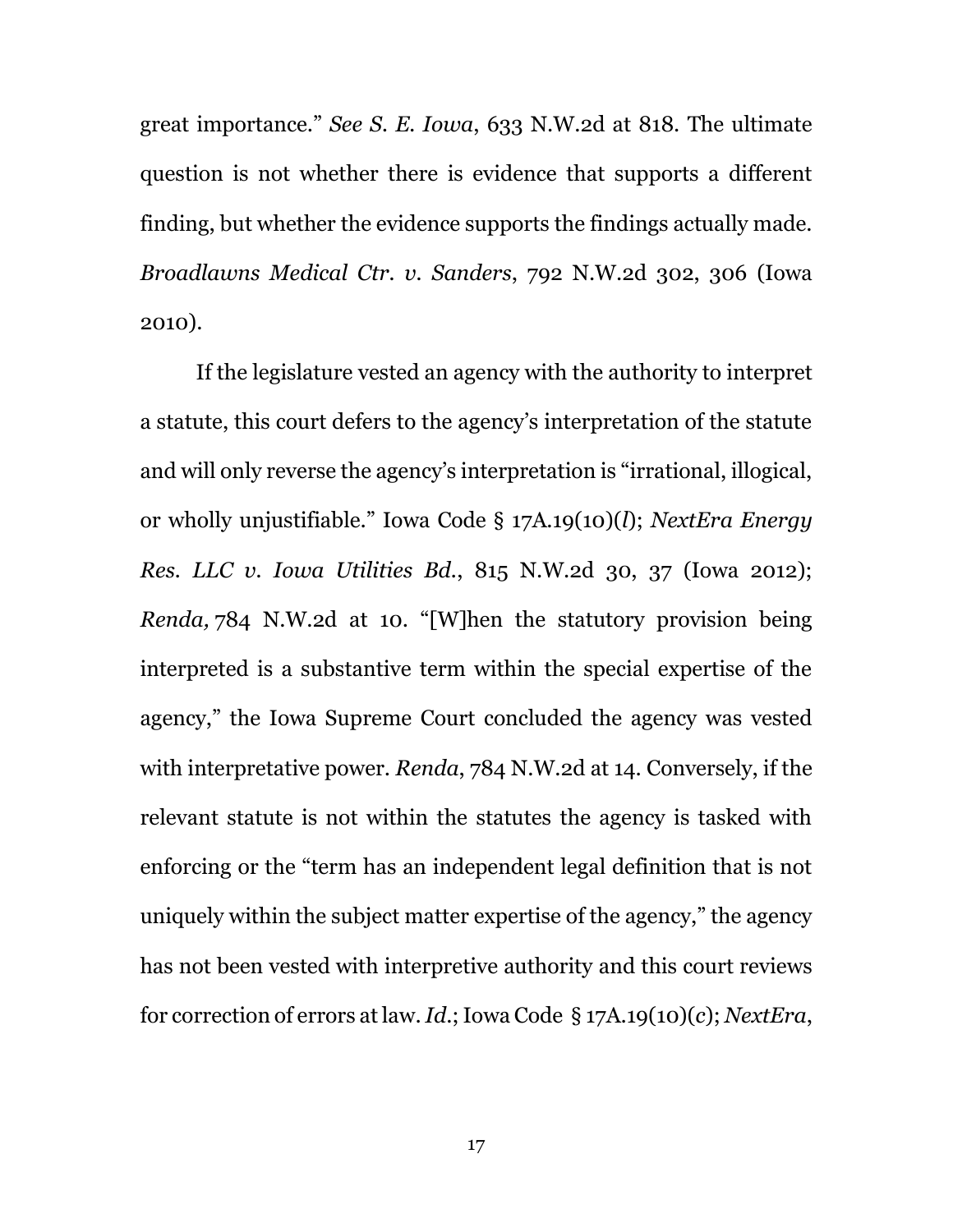815 N.W.2d at 37–38. Further, this court reviews constitutional issues in agency proceedings de novo. *Id.* at 44.

Here, Juckette's "public use" argument focuses on both the evidence submitted by MidAmerican and the IUB's interpretation of the applicable statute. The IUB's findings of fact will be reviewed to determine if they are supported by substantial evidence. Iowa Code § 17A.19(10)(f)(1). For the interpretation of legal questions, the Iowa Supreme Court's reasoning in *Puntenney v. Iowa Utilities Board* suggests the IUB should be given deference in its interpretation of "public use" as used in Iowa Code sections 478.3 and 478.4. *Puntenney v. Iowa Utilities Board*, 928 N.W.2d 829, 836 (Iowa 2019). In *Puntenney*, the court deferred to the IUB's interpretation of "public convenience and necessity" as used in Iowa Code section 479B.9. and provided three reasons for this holding *Id.<sup>2</sup>* First, the court reasoned "'public convenience and necessity' is a term of art within the

 $\overline{a}$ 

<sup>2</sup> The *Puntenney* Court also found the IUB lacked interpretative authority for the phrase "public use," as used in Iowa Code chapter 6A. *Id.* at 836–37. The Court reasoned this was because "Chapter 6A is a general eminent domain law that applies to all state agencies, and the term 'public use' is not 'uniquely within the subject matter expertise of the agency'—here the IUB." *Id.* (citation omitted). For the reasons stated above, OCA believes the IUB should be afforded deference for its interpretation of "public use" as used in chapter 478.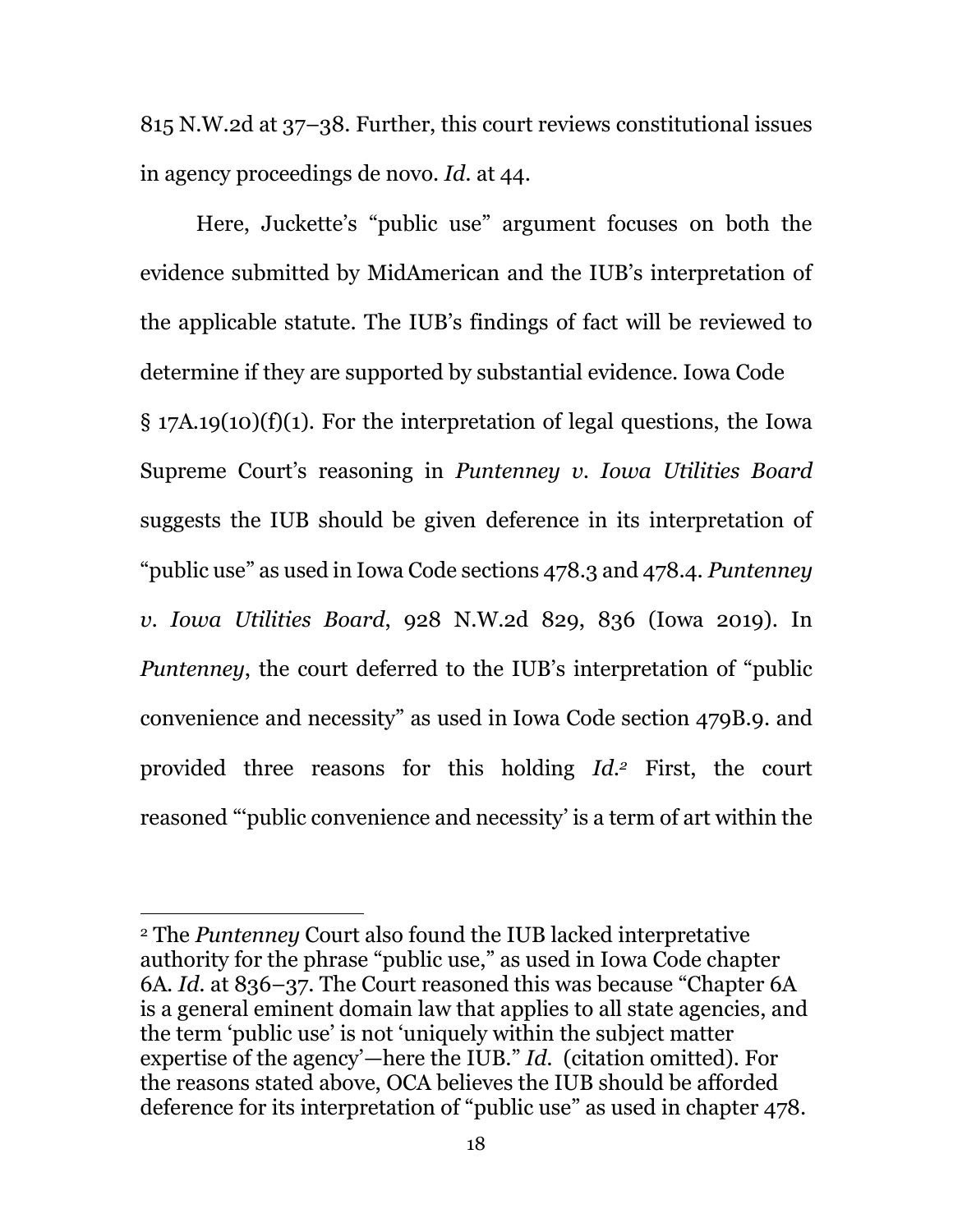expertise of the IUB." *Id.* (citing *Renda*, 784 N.W.2d at 14). Second, the Court reasoned the language used by the Legislature in 479B.9 specifically the phrase "unless the board determines"—afforded interpretative authority to the IUB. *Id.* Third, the court cited to its past precedent stating "it is not a judicial function to determine whether a service will promote the public convenience and necessity." *Id.* (citing *Application of Nat'l Freight Lines*, 186, 40 N.W.2d 612, 616 (Iowa 1950)). Like the statute at issue in *Puntenney*, "public use" as used in chapter 478 is a term of art within the expertise of the IUB. Similarly, the language used by the Legislature in section 478.4 grants the IUB leeway in determining public use by requiring the IUB to "make a finding that the proposed line or lines are necessary to serve a public use." Finally, past precedent construing chapter 478 suggests this Court defers to the IUB's interpretation of chapter 478. *See S. E. Iowa*, 633 N.W.2d at 819 ("Moreover, we have frequently relied upon the Board's expertise in interpreting Iowa Code chapter 478.").

To the extent Juckette's argument implicates constitutional issues, the IUB's interpretation should not be given deference and be reviewed de novo. *NextEra*, 815 N.W.2d at 37–38.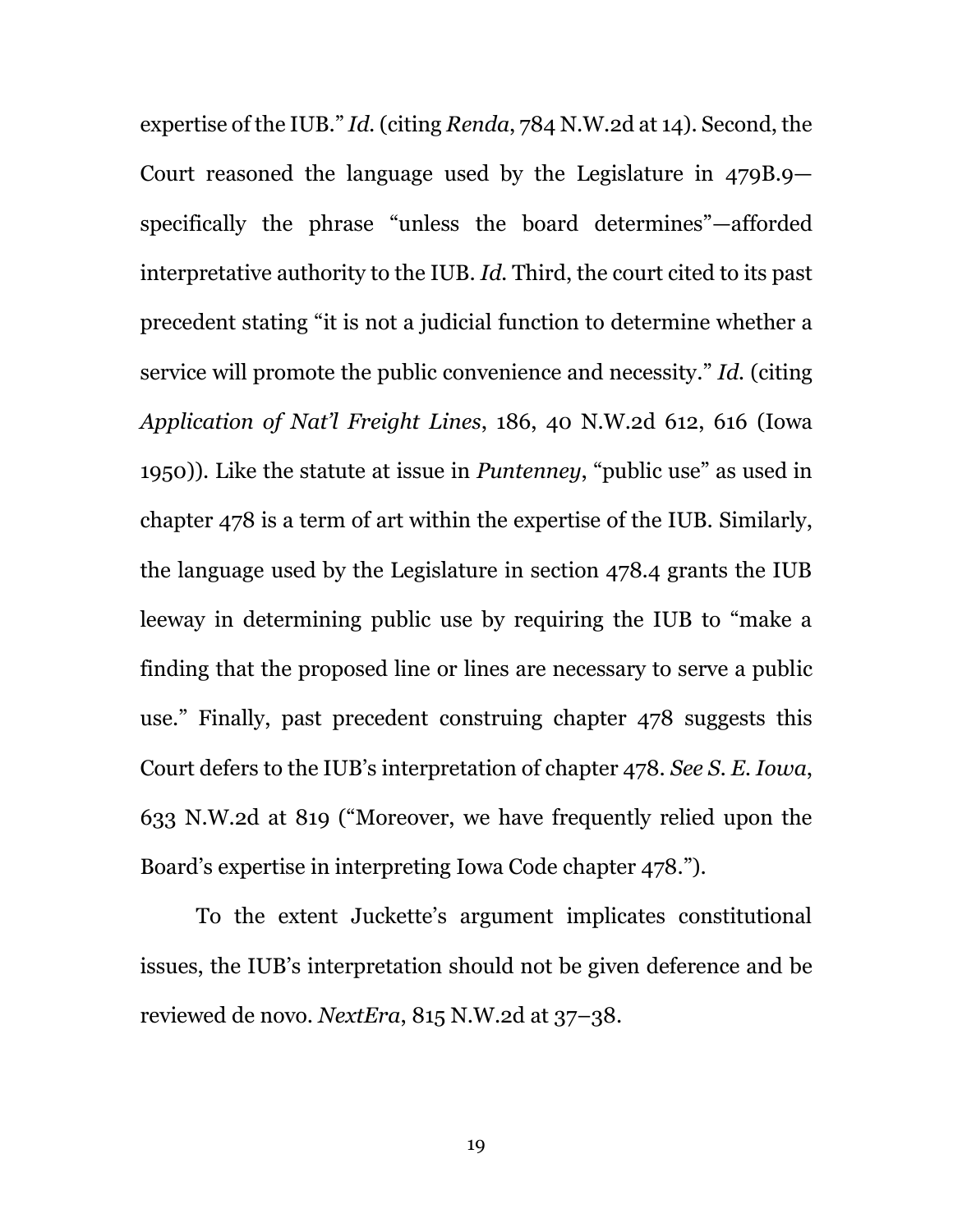#### **C. Argument**

The district court did not err in affirming the IUB's Order finding MidAmerican had carried its burden in proving its proposed transmission line is necessary to serve a public use. Juckette argues the IUB erred in granting MidAmerican's petition for a transmission line franchise because MidAmerican failed to prove the franchise was necessary for a public use. *See Juckette Proof Brief*, at pg. 27. Juckette also argues this Court should subject the phrase "public use," as used in chapter 478, to a "constitutional analysis" akin to that used for eminent domain. *Id.* at 32. OCA urges this court to reject Juckette's argument and affirm the district court's order affirming the IUB's application of the well-settled interpretation of "public use" as used in Iowa Code sections 478.3 and 478.4.

In its order, the IUB set forth the correct legal standard for "public use," stating:

The Iowa Supreme Court has long recognized that "the transmission of electricity to the public constitutes a public use contemplated by section 478.4." *South East Iowa Coop Elec. Ass'n v. Iowa Utilities Bd.*, 633 N.W.2d at 820 (citing *Race v. Iowa Elec. Light & Power Co.*, 257 Iowa 701, 704, 134 N.W.2d 335, 337 (1965)). If a transmission line is reasonably designed to meet existing needs, the public use test is satisfied. *Fischer* [v. *Iowa State Commerce Comm'n*, 368 N.W.2d [88,] 98 [(Iowa 1985)]. Similarly, a public use may be found where the "proposed transmission line is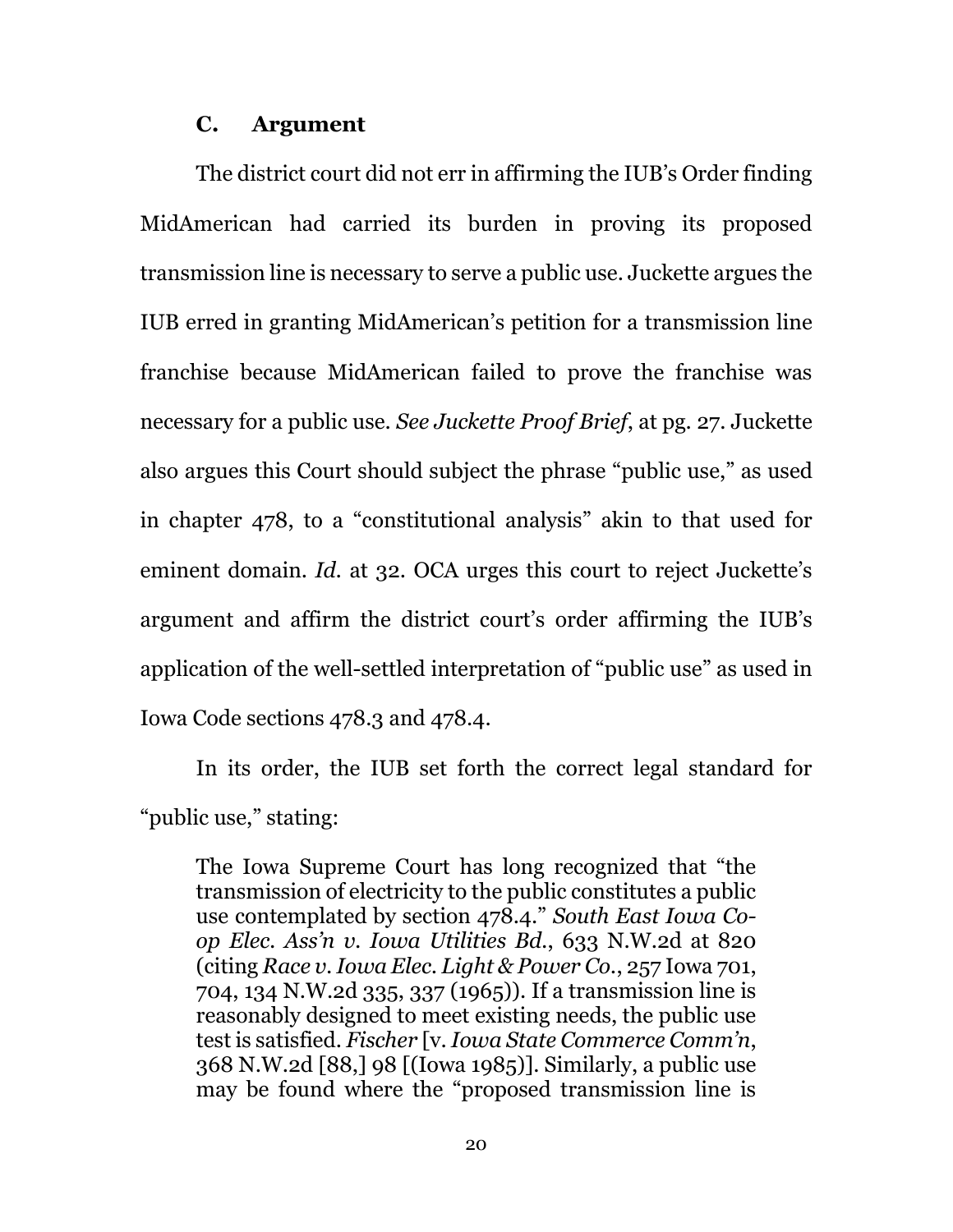necessary to increase reliability of service, accommodate occurring and anticipated load growth, and [to] reasonably assure the availability, quality, and reliability of service." *Bradley v. Iowa Dep't of Commerce*, No. 01-0646, 2002 WL 31882863, at \*5 (Iowa Ct. App. Dec. 30, 2002).

*CR*. pg. 908; App. .

The IUB found MidAmerican presented evidence demonstrating the "proposed project is necessary to meet current and future transmission needs." *Id.*; App.\_\_\_\_. In support of this conclusion, the IUB cited to evidence and testimony presented by MidAmerican that the proposed line would increase reliability and accommodate future load growth in the area. *Id.* at 905–908; App.\_\_\_\_. The evidence shows the Maffitt Lake Substation, absent approval of the proposed lines, will be served by only one 161kV source (radially fed). *CR.* pg. 262. MidAmerican witness Charleville testified a radial feed is undesirable for reliability, since a disruption to the radial line would render the Maffitt Lake Substation without service. *Id.* at 201–02; App.\_\_\_\_. The proposed lines would also increase reliability for the area as it would allow local distribution lines to be moved closer to the supporting substation, reducing the "exposure caused by long distribution lines and the associated risks of outages." *Id.* at 202; App.\_\_\_\_. MidAmerican provided evidence to demonstrate the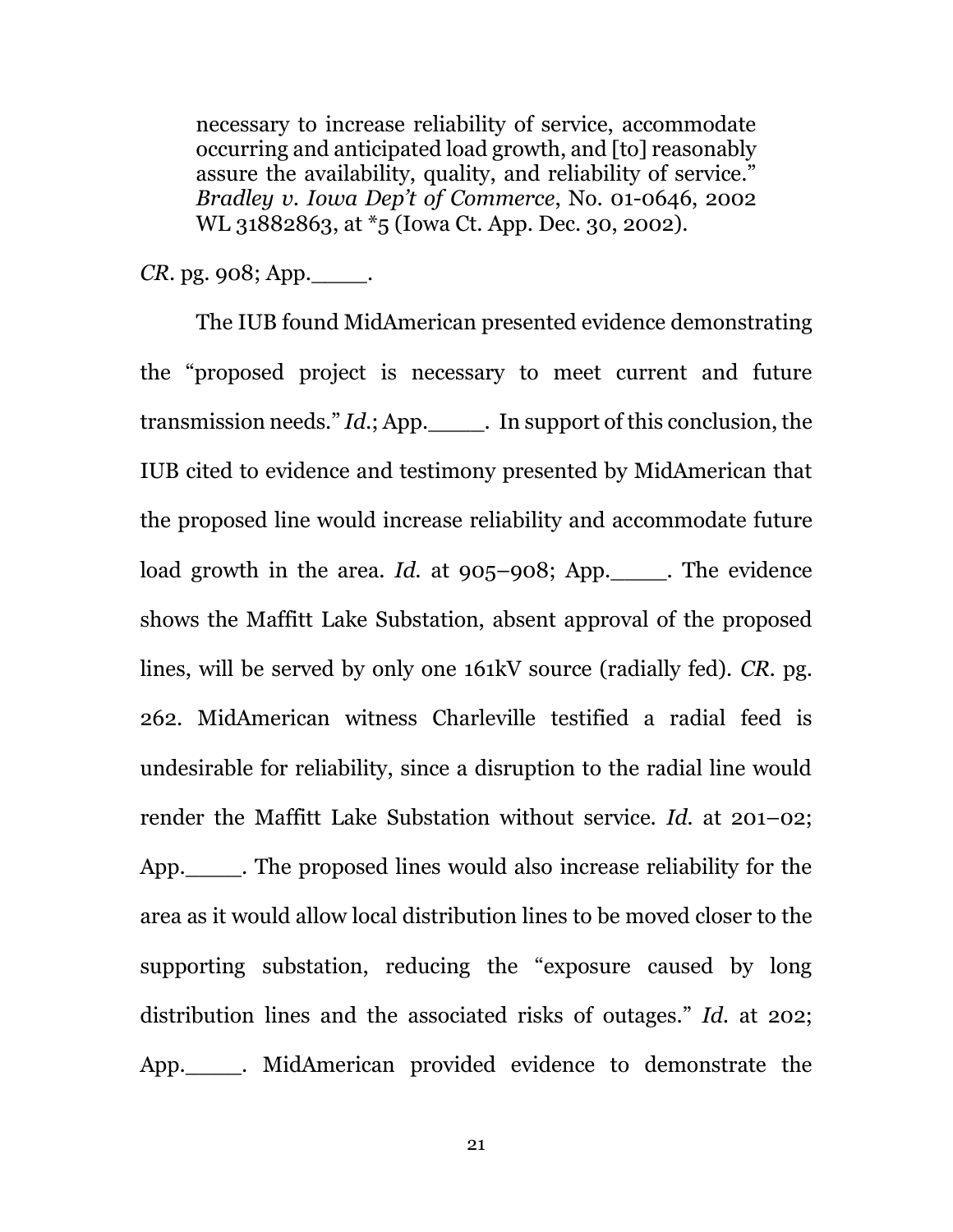proposed lines are meant to serve the needs of an industrial customer, Microsoft, and future load projections based on the forecasted increase in population in the subject area. *Id.* at 262; App.\_\_\_\_. The forecasted increase in population for the relevant area is not only supported by analysis created by MidAmerican, but also by the Cities of West Des Moines and Cumming, and by evidence submitted by Juckette. *Id*. 204–05, 209–12, 511 (Juckette Exhibit J8 portraying a planned real estate development in the relevant area), 534; App.\_\_\_\_. While the proposed line will initially provide service solely to Microsoft, the evidence presented by MidAmerican overwhelmingly demonstrates the relevant area will experience load growth necessitating increased reliability provided by the proposed transmission improvements.

Juckette argues because the line will initially only serve one customer, Microsoft, this shows the project is not dedicated to the public use. However, service by a utility to a customer is unequivocally a "public use." *S. E. Iowa Co-op. Elec. Ass'n* 633 N.W.2d at 840*.*  MidAmerican has a duty to "furnish reasonably adequate service and facilities" for its customers, which includes making reasonable efforts to provide reliable service. Iowa Code § 476.8(1); 199 Iowa Admin. Code 20.18(3). Based on the evidence in the record, a radial feed is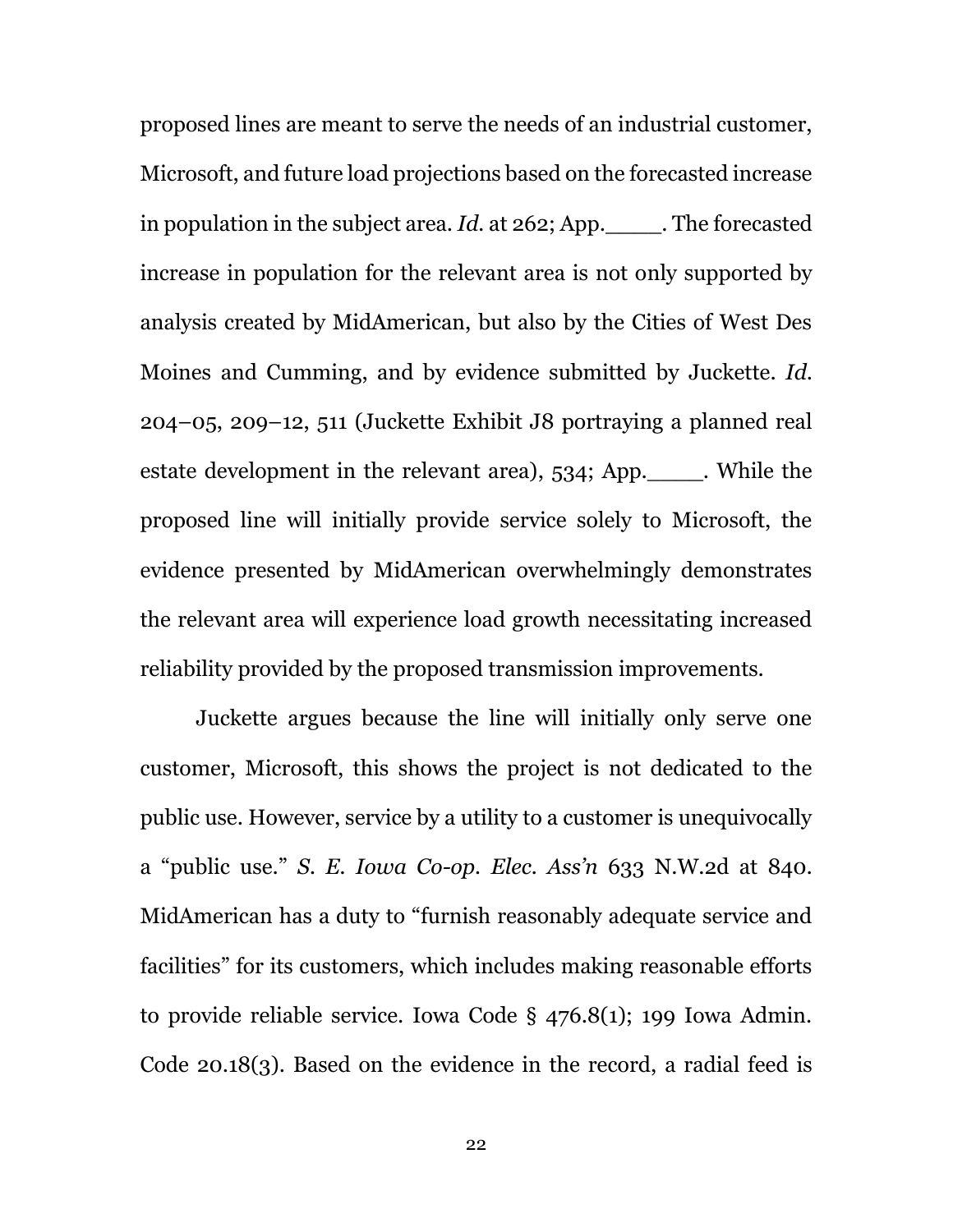inadequate to provide reliable service to the Maffitt Lake Substation and, in addition to providing reliable service to Microsoft, this proposed line will increase reliability for all customers in the relevant area. *CR.* at 905–908; App.\_\_\_\_. Juckette's assertion that Microsoft should somehow be treated differently than other customers is not grounded in law nor precedent.

Juckette also asserts the proposed transmission line is detrimental to Iowa consumers and ratepayers because "MidAmerican retains the revenue *and* reimbursement of construction costs, all without reimbursing the ratepayers for their initial contribution to construction of lines and a substation that is exclusively used by Microsoft." *Juckette Proof Brief*, at 46–47. Juckette asserts there are no public economic benefits from the proposed franchise, only potential profits for MidAmerican. *Id.* While cost is a relevant consideration in whether a proposed franchise is in the public interest, the cost of the proposed transmission line does not weigh against a finding that the proposed line is in the public interest in this case. Pursuant to Iowa Code section 476.6, MidAmerican cannot impose a new or changed rate until it has been approved by the IUB following a contested case proceeding, which involves a prudency review of the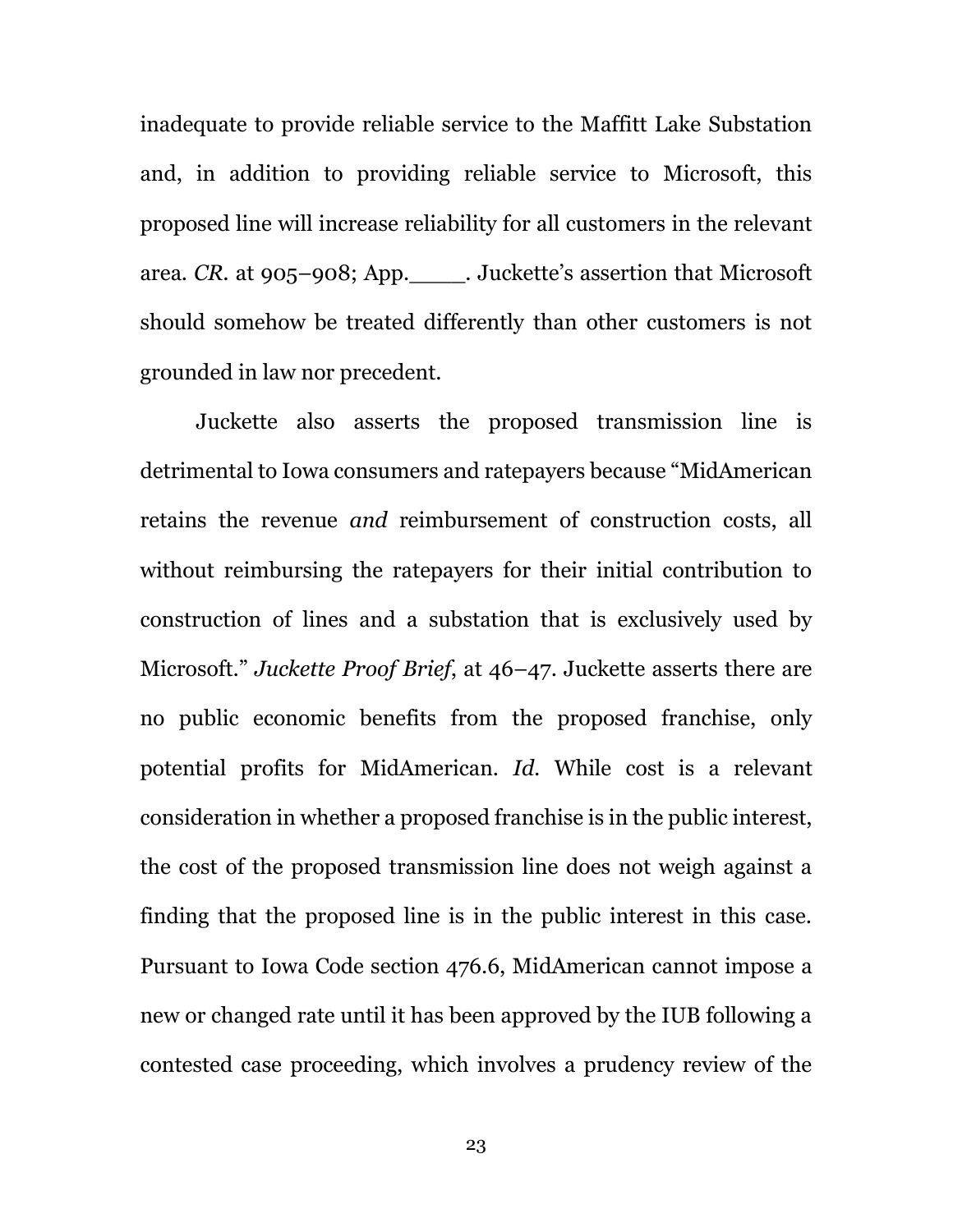costs MidAmerican seeks to pass to customers through its utility rates.

OCA and other interested stakeholders participate in section 476.6 proceedings to ensure any proposed rates or charges are reasonable and prudent before they are imposed on customers.

Further, and as argued in OCA's Post-Hearing Brief, the proposed transmission line will likely benefit all MidAmerican ratepayers through revenue sharing:

OCA believes the revenues gained from Project Osmium will benefit MidAmerican's customers through MidAmerican's revenue sharing agreement. In response to OCA's data requests, in testimony, and at the hearing, MidAmerican presented evidence concerning the Facilities Construction Agreement it executed with Microsoft. Due to a finding that revenues from this project are projected to exceed the construction costs, Microsoft does not need to pay any upfront construction costs. In three years, if the projected revenues do not exceed the construction costs, Microsoft is obligated to pay for this shortfall. Based on the evidence submitted, OCA believes this is an appropriate arrangement in this matter. Because revenues are projected to exceed the costs, OCA believes all customers will benefit from this arrangement. In the settlement for MidAmerican's last electric rate case, RPU-2013-0004, the parties defined the revenue sharing agreement as follows:

The threshold for revenue sharing shall be all Iowa jurisdictional electric operating income, including the Iowa jurisdictional portion of wholesale sales revenue (generation and transmission) and related costs, that exceeds a return on common equity of 11%. The methodology used to calculate revenue sharing will be as approved by the Board in Docket No. RPU-03-01. Any revenue sharing proceeds for the customers' benefit shall be used to reduce the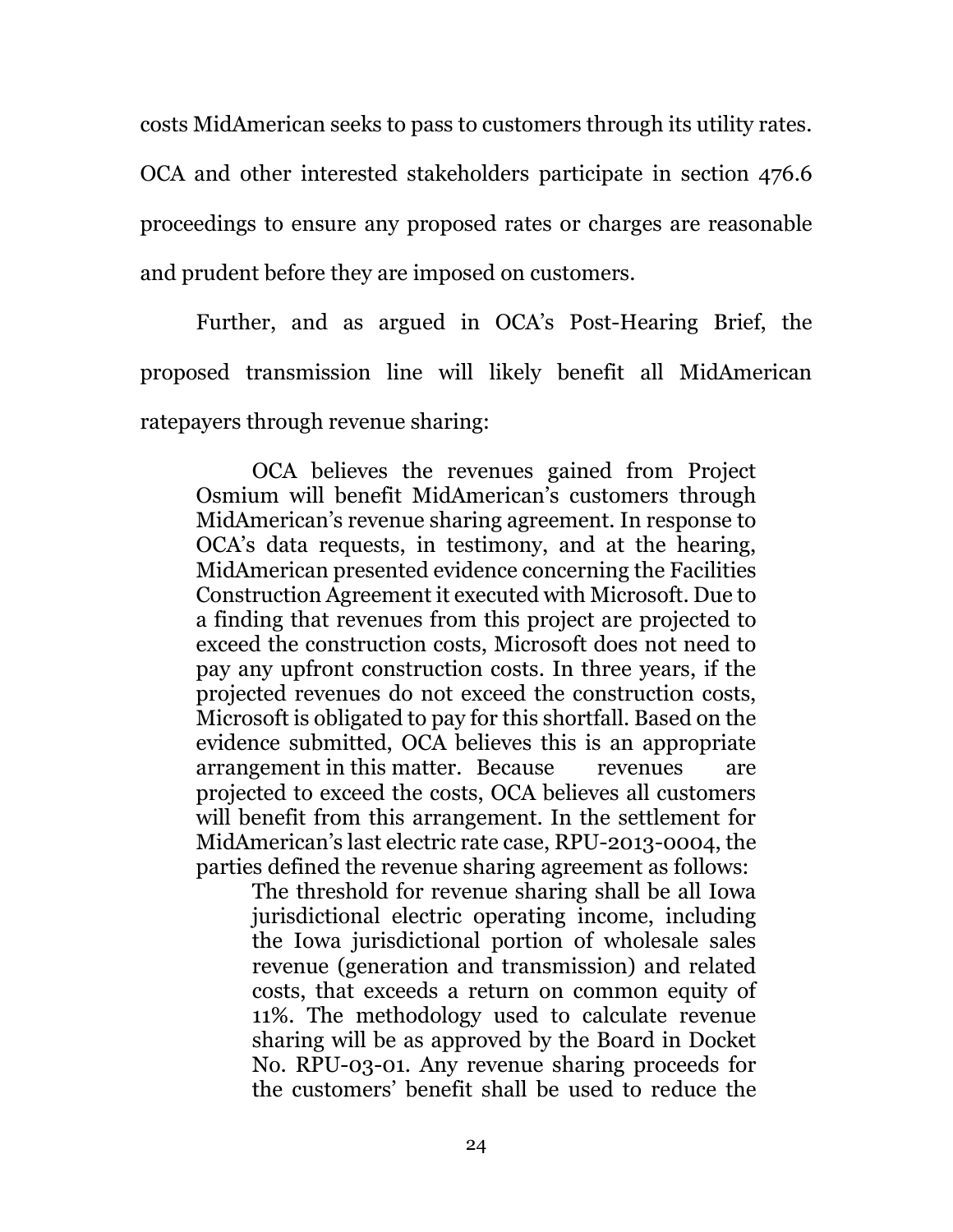regulatory asset created by the depreciation deferral referenced in Article VII.

The revenue sharing agreement has been subsequently amended through board orders, but the basic concept remains: If MidAmerican's revenues exceed a set return on equity, a percentage of the overage is applied to reduce the depreciation deferral. In recent years, MidAmerican has exceeded the set return on equity and flowed benefits back to customers. Therefore, revenues earned from Project Osmium will benefit MidAmerican's customers once MidAmerican exceeds the set return on equity.

*CR.* at 890–91.<sup>3</sup> In summary, MidAmerican cannot pass the costs

of this proposed transmission line to customers absent a section 476.6 rate proceeding, and customers will likely benefit from the increase in revenues that MidAmerican has projected the proposed line will generate from providing electric service to Microsoft. The revenue sharing arrangement prevents MidAmerican from earning above the revenue sharing threshold and ensures that excess revenues are used for customer benefit.

The IUB relied on substantial evidence and a rational interpretation of the "public use" standard to find the proposed line is

 $\overline{a}$ <sup>3</sup> *See, e.g.*, *MidAmerican Energy Company*, 2019 Iowa Revenue Sharing Calculation, RPU-2013-0004 (Iowa Utilities Board, Feb. 14, 2020) (demonstrating in excess of \$23 million would be flowed back to customers for 2019); *Id*. 2018 Iowa Revenue Sharing Calculation, RPU-2013- 0004 (Iowa Utilities Board, Feb. 15, 2019) (demonstrating in excess of \$68 million would be flowed back to customers for 2018).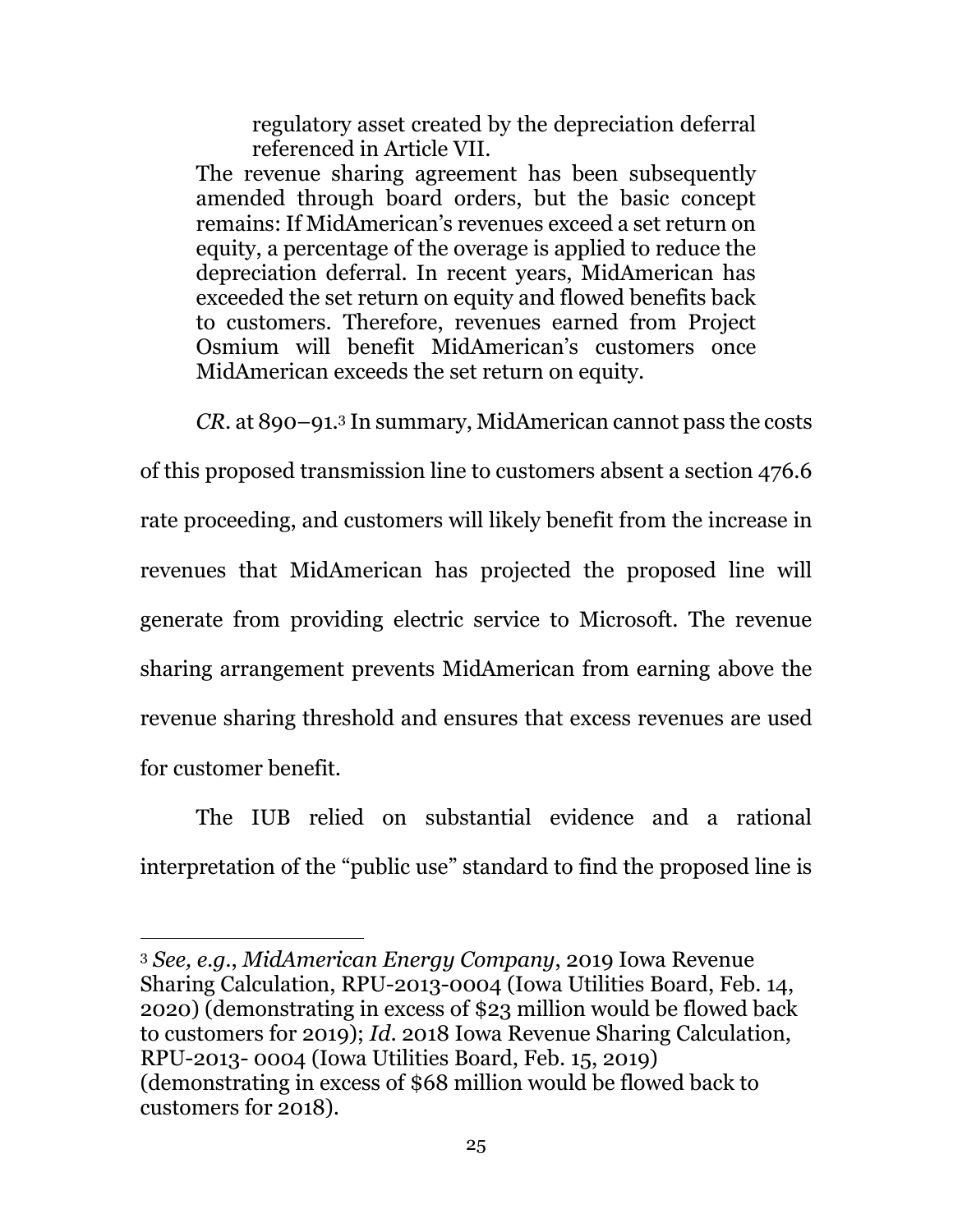necessary for a public use and in granting MidAmerican's franchise petition. OCA requests this court reject Juckette's public use argument and to affirm the district court and the IUB.

## **II. IOWA CODE SECTION 306.46 ALLOWS MIDAMERICAN TO PLACE THE PROPOSED TRANSMISSION LINE IN THE PUBLIC ROAD RIGHT-OF-WAY**

# **A. Error Preservation**

OCA agrees error has been preserved on this issue.

# **B. Scope and Standard of Review**

Iowa Code section 306.46 is not within the statutes the IUB is tasked with enforcing, therefore, the IUB has not been vested with interpretive authority and the IUB's interpretation is reviewed by this court for errors at law. *Renda*, 784 N.W.2d at 14.

This court reviews constitutional questions de novo. *NextEra*, 815 N.W.2d at 44 ("We do not give any deference to the agency with respect to the constitutionality of a statute or administrative rule because it is entirely within the province of the judiciary to determine the constitutionality of legislation enacted by other branches of government.").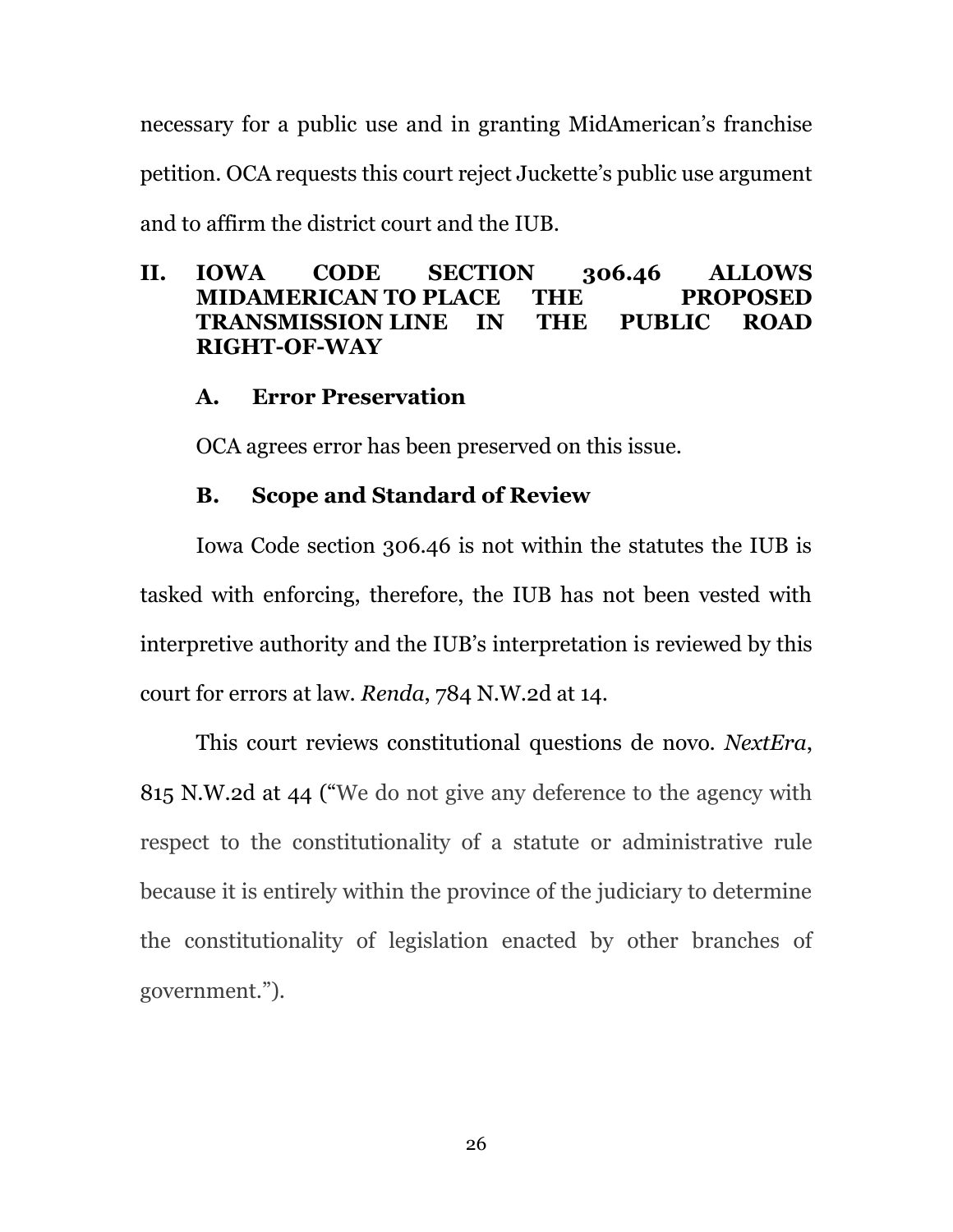#### **C. Argument**

Juckette claims the IUB erroneously concluded Iowa Code section 306.46 granted MidAmerican the right to place utility poles in a public road right-of-way without obtaining an easement or exercising the right of eminent domain. *Juckette Proof Brief*, pgs. 51–75. Juckette also claims section 306.46 is unconstitutional as applied. *Id.* at 75–81. OCA believes the IUB did not commit legal error in its application of section 306.46 in determining MidAmerican did not need an easement or eminent domain to place utility poles in the public road right-ofway. OCA declines to address Juckette's constitutional claim as it falls outside the scope of OCA's role in chapter 478 transmission franchise proceedings.

Iowa Code section 306.46(1) provides that "[a] public utility may construct, operate, repair, or maintain its utility facilities within a public road right-of-way." In its Order, the IUB applied this statute as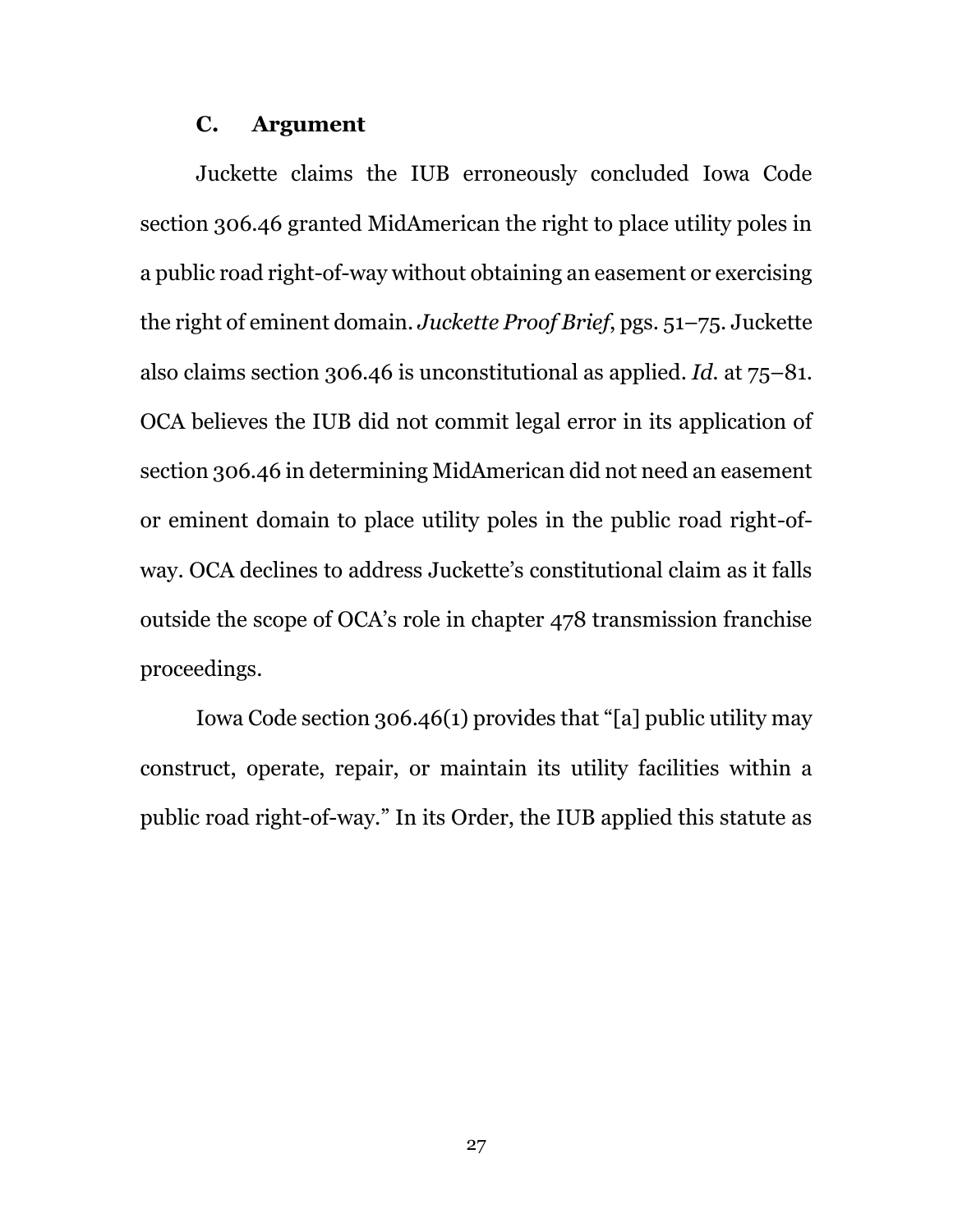written—that a utility has an unambiguous right to construct, operate,

repair, or maintain its facilities within a public road right-of-way.<sup>4</sup>

The Iowa Supreme Court provided the following guidance concerning the interpretation of statutes:

Our goal in interpreting a statute is to determine the legislative intent by looking at the language the legislature chose to use, not the language they might have used. *Ramirez-Trujillo v. Quality Egg, L.L.C.*, 878 N.W.2d 759, 770 (Iowa 2016). In other words, legislative intent cannot change the meaning of a statute if the words used by the legislature will not allow such a meaning. *Marcus v. Young*, 538 N.W.2d 285, 289 (Iowa 1995). . . . When there is no statutory definition to guide us, we

interpret terms "in the context in which they appear and give each [word] its plain and common meaning." *Ramirez-Trujillo*, 878 N.W.2d at 770. If there is more than one interpretation of the plain meaning that is reasonable, we will employ traditional tools of statutory interpretation. *Irving*[*v. Employment Appeal Bd.*], 883 N.W.2d [179,] 191 [(Iowa 2016)].

*Banilla Games, Inc. v. Iowa Dep't of Inspections & Appeals*, 919

N.W.2d 6, 14 (Iowa 2018).

 $\overline{a}$ 

OCA agrees with the IUB that the plain language of section

306.46(1) grants a public utility the right to use a public road right-of-

<sup>4</sup> The only precedent construing section 306.46 is the non-binding precedent set forth in Polk County District Court case *NDA Farms, LLC v. Iowa Utilities Bd., Dept. of Commerce*, No. CV 009448, 2013 WL 11239755 (Iowa Dist. Ct. 2013). OCA agrees with the IUB's analysis of this case contained in the IUB's Order. *See CR.* pgs. 926– 32.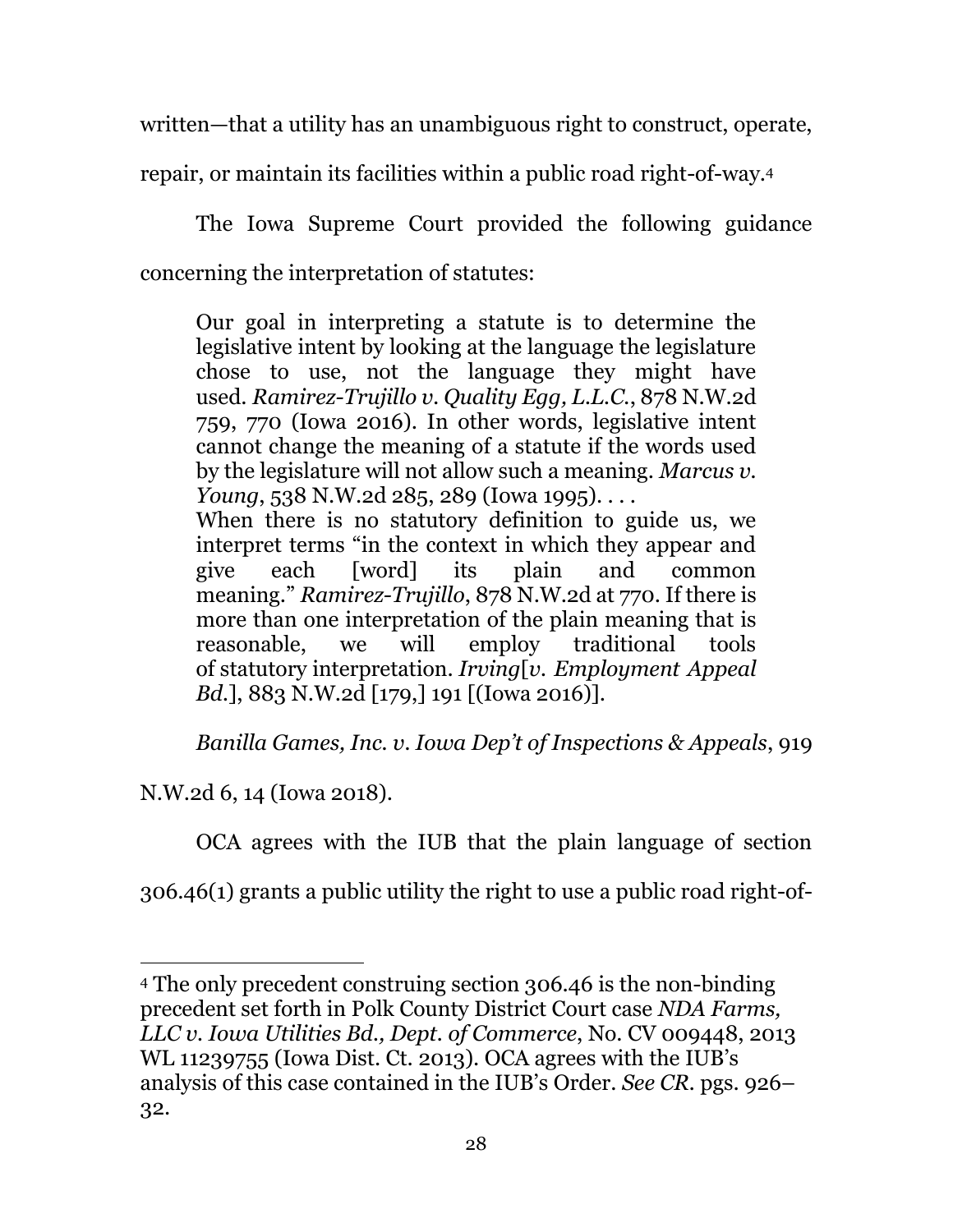way. The statute simply empowers public utilities to "construct, operate, repair, or maintain its utility facilities within the public road right of way." Iowa Code §306.46(1). Reading the plain and common meaning of the statute allows utility companies to use the public road right-of-way and does not prescribe any additional requirements such as acquiring easements or the use of eminent domain.

Juckette's interpretation of this section attempts to include language the legislature did not use, namely that this provision should only apply prospectively to easements executed after the enactment of this statute. *Juckette Proof Brief*, at 61. If the legislature had desired this outcome, it would have included this language. *See Ramirez-Trujillo* 878 N.W.2d at 770. Further, OCA agrees with the IUB's reasoning concerning the retrospective versus prospective application of this section. The "determinative event" in this statute is clearly the utility's actions within the public road right-of-way and not the underlying execution date of the easement. Since MidAmerican has yet to construct, operate, and maintain the proposed line, application of the statute is prospective. *CR.* at 931. The Iowa Supreme Court recently affirmed this concept in *Hrbek v. State*, reasoning:

[A]pplication of a statute is in fact retrospective when a statute applies a new rule, standard, or consequence to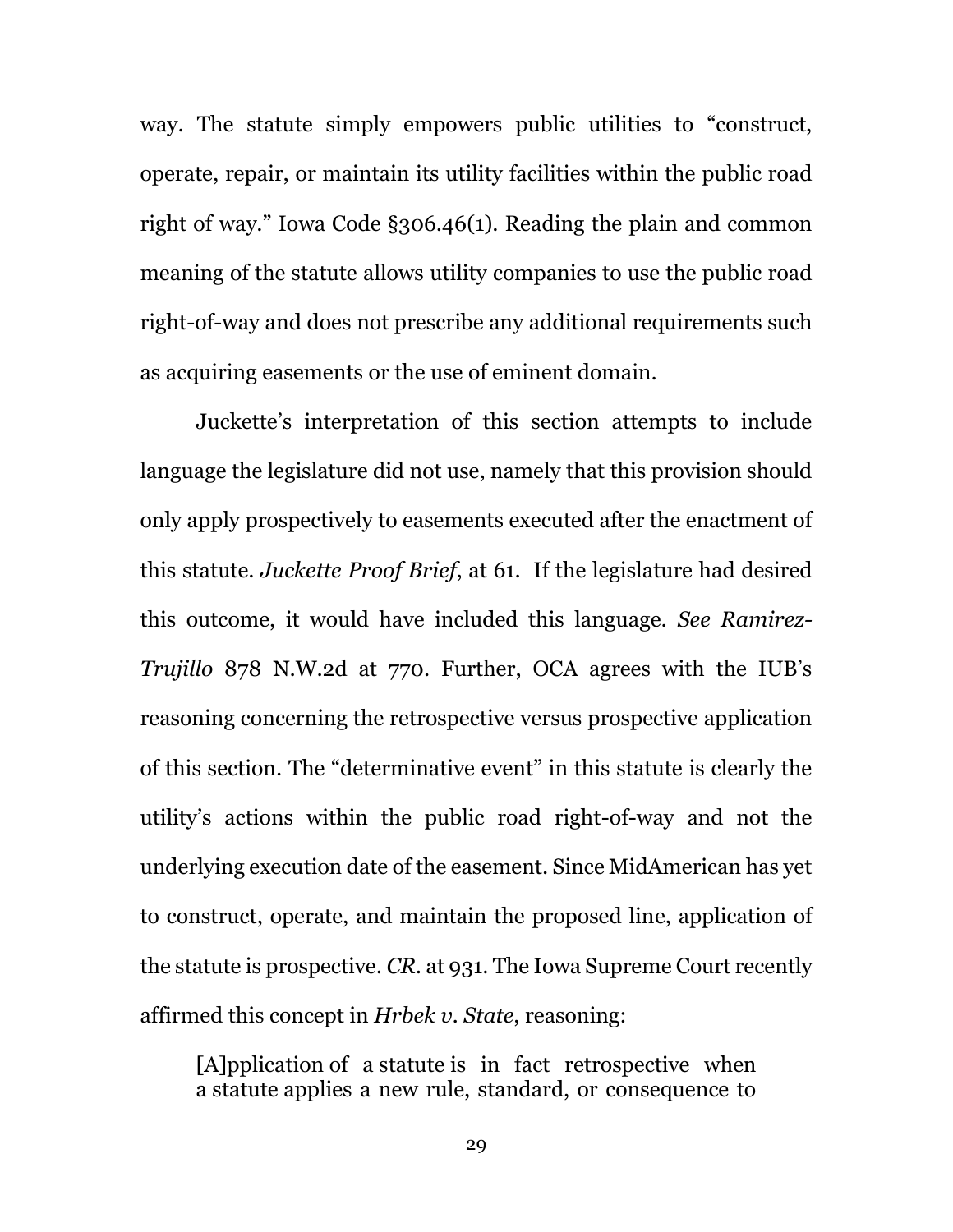a *prior* act or omission. *See Frideres v. Schiltz*, 540 N.W.2d 261, 264 (Iowa 1995) (en banc) ("A law is retroactive if it affects acts or facts which occurred, or rights which accrued, before the law came into force."). The prior act or omission is the event of legal consequence "that the rule regulates." *Landgraf* [*v. USI Film Products*], 511 U.S. [244,] 291, 114 S. Ct. [1522,] 1524 [(1994)]. The event of legal consequence is the specific conduct regulated in the statute. *See id.*

. . . . Application of a statute to conduct occurring after the effective date is in fact a prospective and not retrospective application. *See Miller v. LaSalle Bank Nat'l Ass'n*, 595 F.3d 782, 788 (7th Cir. 2010) (analyzing the relevant retroactivity event and concluding statute had no retroactive effect); *Combs v. Comm'r of Soc. Sec.*, 459 F.3d 640, 648–49 (6th Cir. 2006) ("A focus on the 'relevant activity' in this case leads inexorably to the conclusion that the change in the regulation was not impermissibly retroactive. . . .[T]he regulatory change had no retroactive effect because the presumption defined by the listing is a rule of adjudication and therefore has its effect on claims at the time of adjudication.")

*Hrbek v. State*, 958 N.W.2d 779, 782 (Iowa 2021), *reh'g denied* (May

19, 2021). OCA believes the IUB properly applied section 306.46 and should be affirmed.

Even if this Court believes the language used by the Legislature in 306.46 is ambiguous, the IUB's interpretation of this statute is supported by a logical interpretation of the likely legislative purpose in

enacting this statute. *Irving*, 883 N.W.2d at 191 (noting in the event a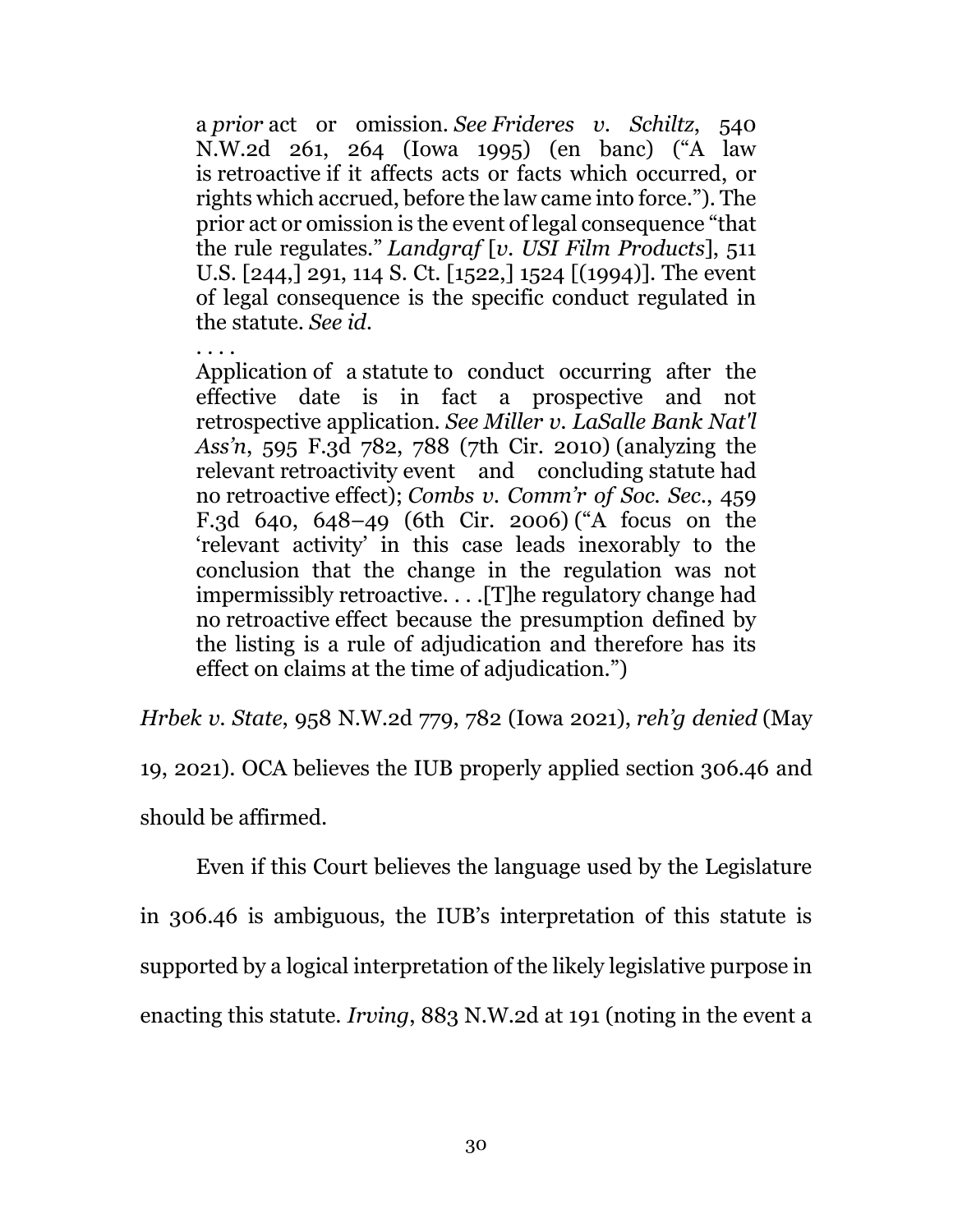statute is ambiguous this court will look to the "underlying legislative purpose" to construe the relevant statute).

The Iowa Legislature enacted section 306.46 in 2004, four years after the Iowa Supreme Court's decision in *Keokuk Junction v. IES Industries*. *See* An Act Regarding Public Utility Rights-Of-Way And Providing An Effective Date, Ch. 1014 (S.F. 2118) (Mar. 24, 2004) (codified as amended at Iowa Code § 306.46). In *Keokuk*, a public utility attempted to use a road right-of-way to construct transmission lines instead of condemning the property through eminent domain. *Keokuk Junction Ry. Co. v. IES Industries, Inc.*, 618 N.W.2d 352, 354 (Iowa 2000). After a review of five categories of conclusions reached by other states on this issue, the court found a road right-of-way does not include the right to build and maintain utility facilities such as transmission lines. *Id*. The court reasoned its decision disallowing construction may have been different if Iowa had a statute allowing the placement of utility facilities in the right-of-way. *Id.* at 357. The court compared the scenario in *Keokuk* to a similar case in Alaska where a statute allowed road right-of-way construction and the Alaska Supreme Court decided in favor of the utility company. *Id*. at 357; *see Fisher v. Golden Valley Elec. Ass'n*, 658 P.2d 127, 129 (Alaska 1983).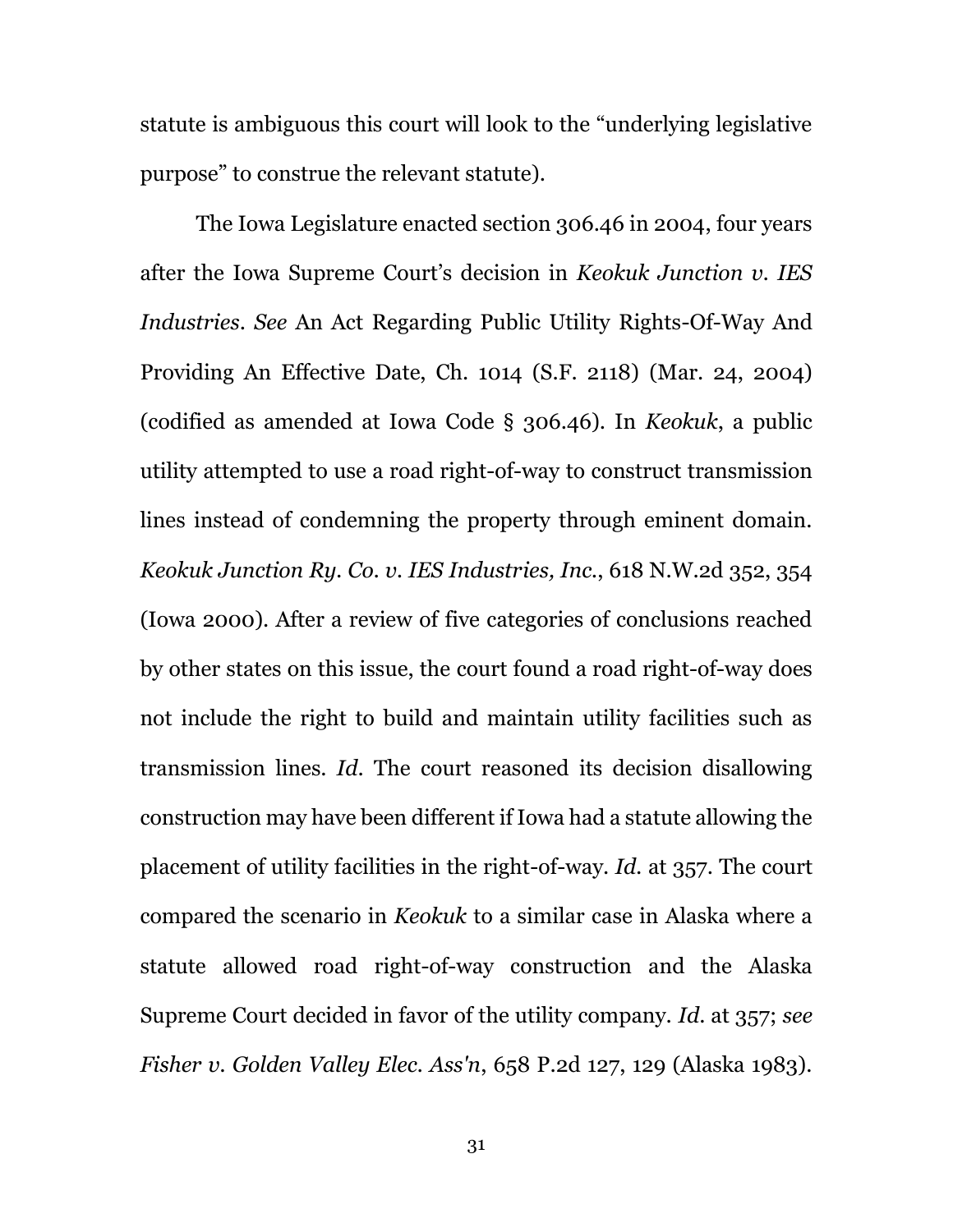Notably, Alaska was the only state analyzed by the court with a statute addressing this issue.

Iowa Code section 306.46 bears some similarities to the Alaska statute, which allows utilities to construct in the road right-of-way without obtaining an easement or pursuing eminent domain. Alaska Stat.  $\S$  19.25.010 (2021).<sup>5</sup> Based on the similarity and timing of the enactment of section 306.46, it appears section 306.46 was likely intended to abrogate the decision in *Keokuk*. This likely means section 306.46 should allow public utility companies to use the road right-ofway to construct transmission lines in a similar fashion as Alaska, which does not require an additional easement or eminent domain proceedings. In *Fisher*, the Alaska Supreme Court found section 19.25.010 "places Alaska among those states which permit powerline

 $\overline{a}$ 

<sup>5</sup> The Alaska statute states: "A utility facility may be constructed, placed, or maintained across, along, over, under, or within a state right-of-way only in accordance with regulations adopted by the department and if authorized by a written permit issued by the department. The department may charge a fee for a permit issued under this section." Alaska Stat. § 19.25.010. Iowa Code section 306.46 provides, in relevant part, "A public utility may construct, operate, repair, or maintain its utility facilities within a public road right-of-way. The location of new utility facilities shall comply with section 318.9. A utility facility shall not be constructed or installed in a manner that causes interference with public use of the road." Iowa Code § 306.46(1).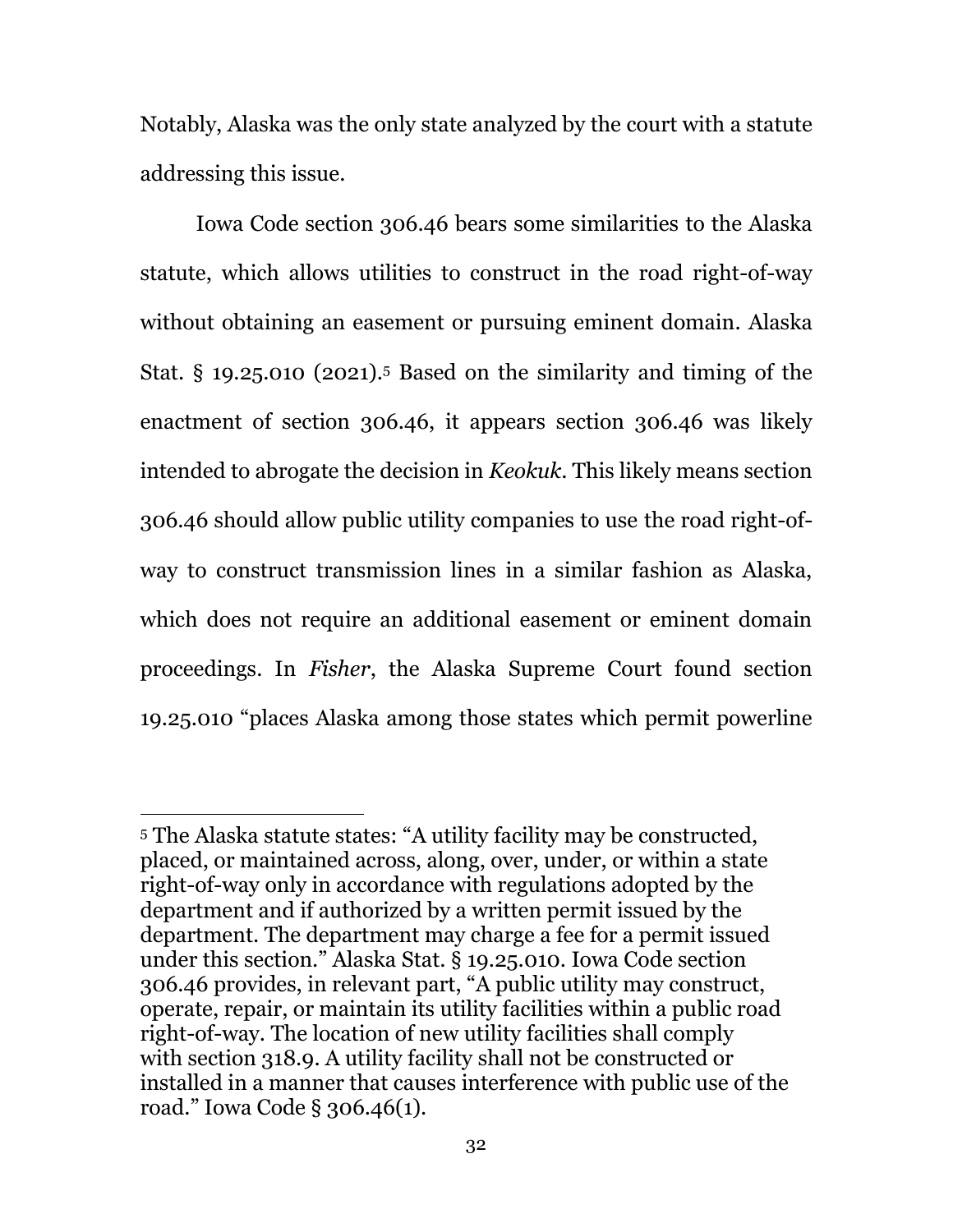construction as an incidental and subordinate use of a highway easement." *Fisher*, 658 P.2d at 129. In *Keokuk*, the Iowa Supreme Court noted that

This viewpoint is strongest when a public, rather than private, utility is involved because it puts the erection of power lines within the purview of the public need. This viewpoint bases its conclusion on the need to adapt the easement to the advancement of technology. *See Crawford v. Alabama Power Co.*, 221 Ala. 236, 128 So. 454, 457–58 (1930) (holding that as time has progressed, "the vanguard of progress moves steadily onward" and the public use is served by the installation of electric lines along highways).

*Keokuk*, 618 N.W.2d at 356.

The record in this matter also supports this interpretation of section 306.46 since MidAmerican is a public utility seeking to place the proposed line in a road right-of-way (replacing existing distribution lines (*CR.* 763)), to serve the public use by providing statutorily-required reliable electric service to its customer Microsoft and to increase area reliability for other customers.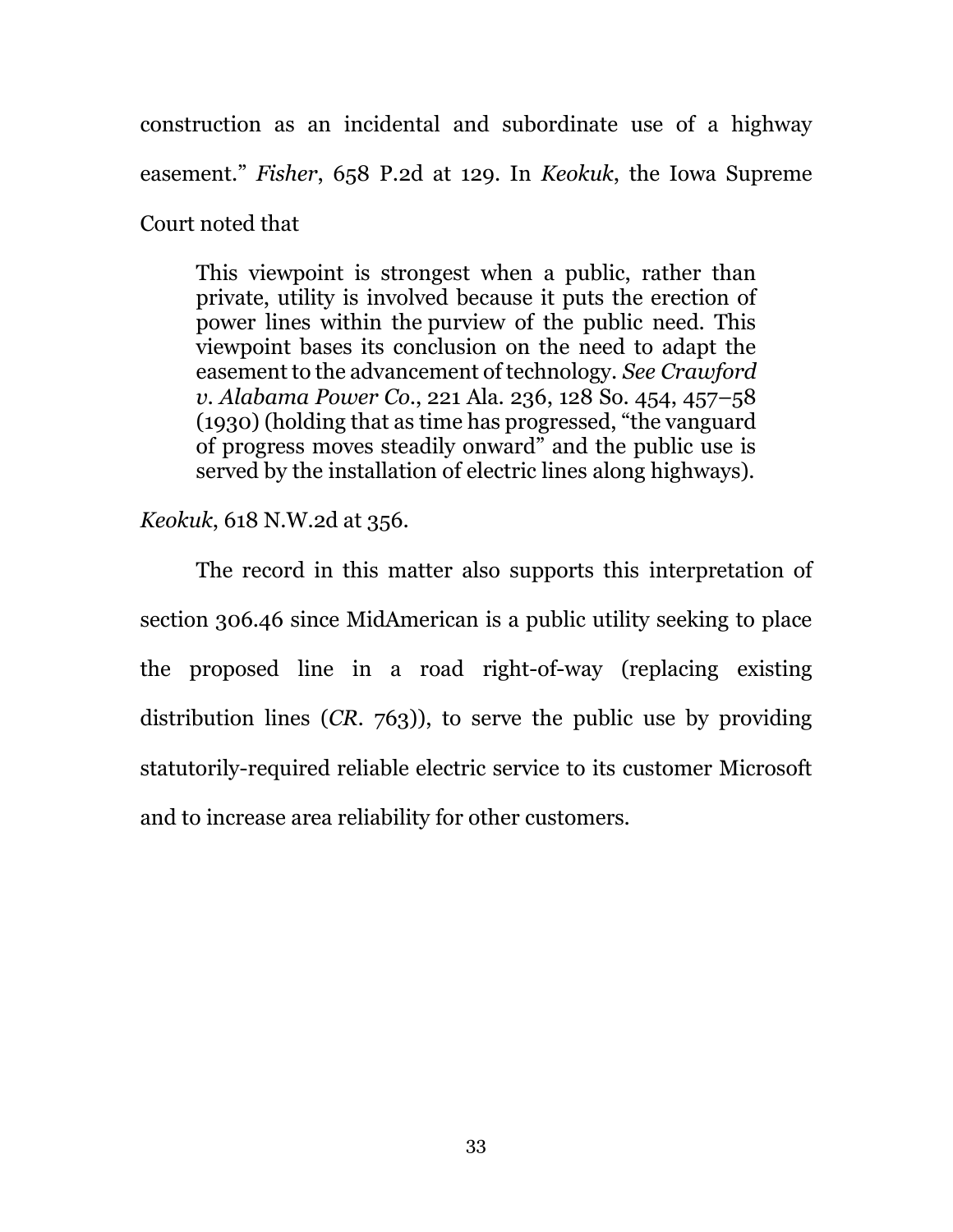OCA believes section 306.46 as applied to Juckette and should not be the basis for overturning the IUB's grant of MidAmerican's franchise and was appropriately applied by the IUB in this matter.<sup>6</sup>

#### **CONCLUSION**

The district court order should be affirmed because the IUB did not err in its application of Iowa Code chapter 478, and relied on substantial evidence in the record, in finding MidAmerican had carried its burden in showing the proposed transmission line served a "public use" as required by Iowa Code sections 478.3 and 478.4. The district court order should also be affirmed because the IUB did not err in its interpretation and application of Iowa Code section 306.46. OCA

 $\overline{a}$ <sup>6</sup> Amicus Curiae, Iowa Farm Bureau Federation (Farm Bureau), suggests in its Brief that the IUB's Order either implicitly or explicitly created an easement over Juckette's property. *See Farm Bureau Final Brief*, at 9, 11. OCA believes this is a misinterpretation of the chapter 478 transmission franchise process. The utility seeking a transmission franchise is tasked with obtaining all necessary easements. Iowa Code § 478.1(4). If a utility is unable to obtain voluntary easements, the utility may petition the IUB, pursuant to section 478.3(1) for the use of the right of eminent domain. *Id.* MidAmerican did not seek eminent domain in this proceeding. CR at 924; App. Absent a request for eminent domain, the language used in chapter 478 and in Iowa Code section 306.46 does not anticipate the creation of an easement upon the grant of a transmission franchise by the IUB, nor do these statutes grant the IUB the authority to create an easement for an electric transmission line.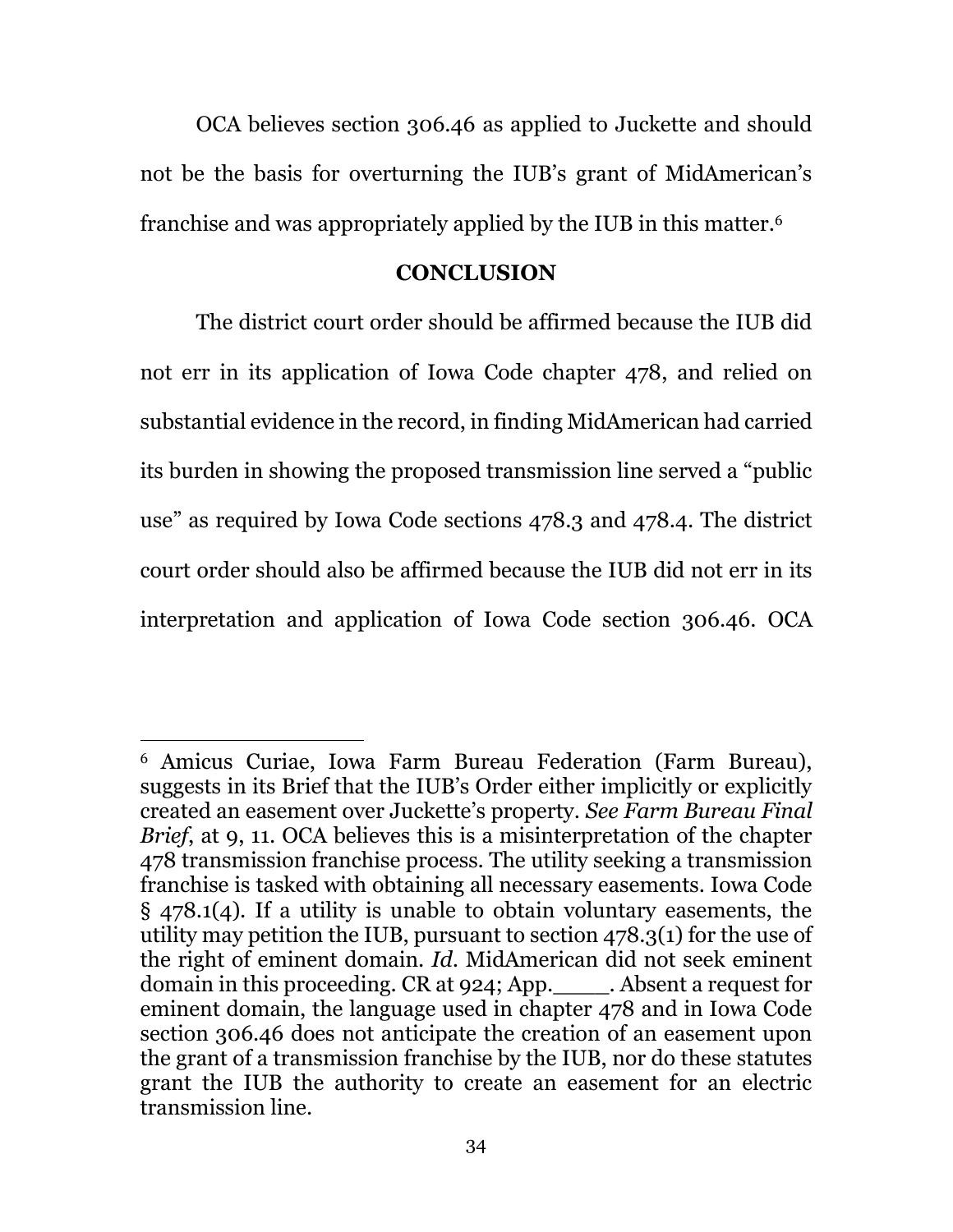respectfully asks this court deny the relief requested by Juckette and affirm the district court and agency decisions.

# **REQUEST FOR NONORAL SUBMISSION**

Intervenor, Office of Consumer Advocate, respectfully requests nonoral submission of this case.

Respectfully submitted,

JENNIFER C. EASLER Consumer Advocate

/s/ Jeffrey J. Cook JEFFREY J. COOK Office of Consumer Advocate Department of Justice 1375 East Court Avenue Des Moines, Iowa 50319 Ph: (515) 725-7205 Email: jeffrey.cook@oca.iowa.gov ATTORNEY FOR INTERVENOR OFFICE OF CONSUMER ADVOCATE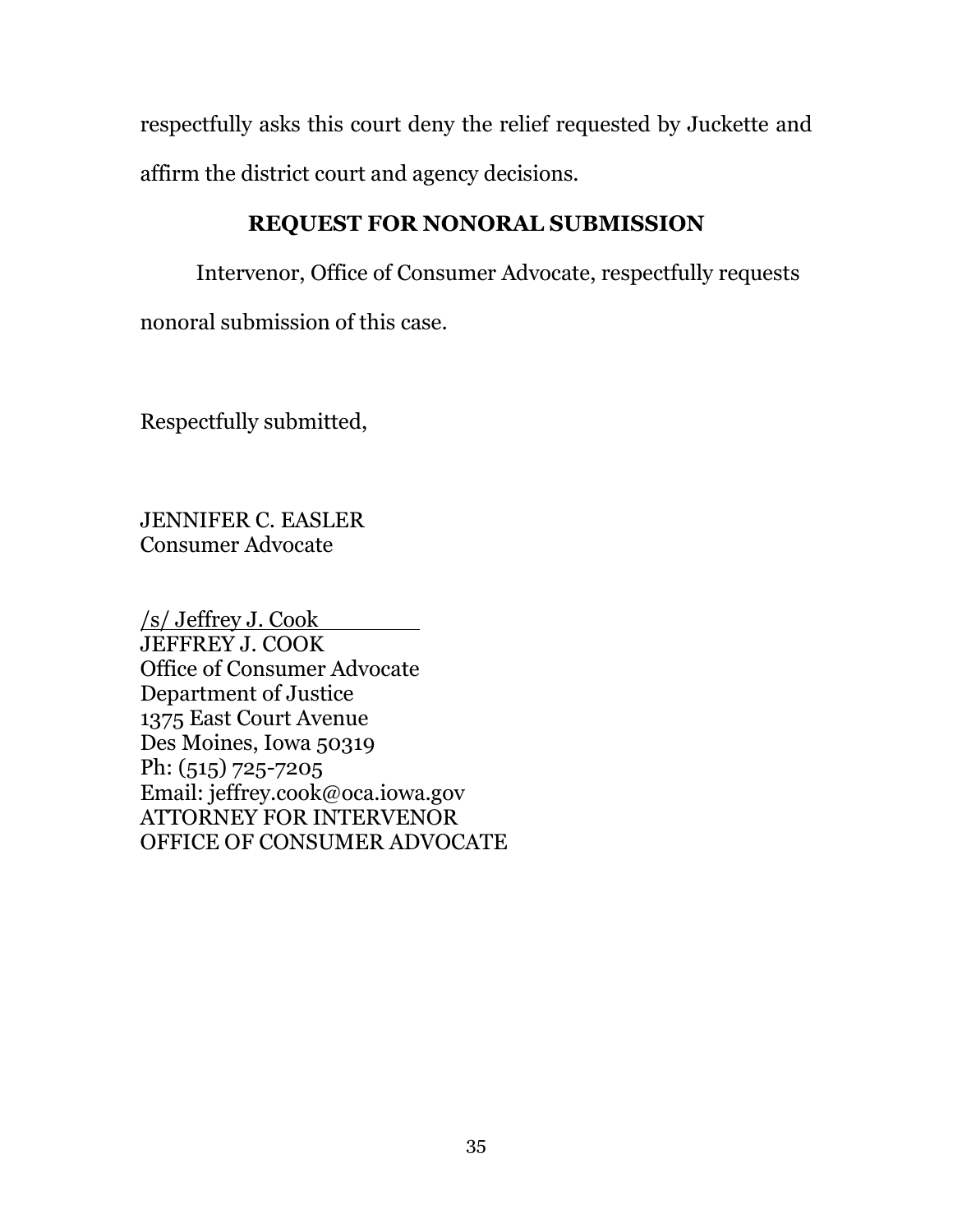### **CERTIFICATE OF COMPLIANCE WITH TYPEFACE REQUIREMENTS AND TYPE-VOLUME LIMITATION**

This brief complies with the typeface requirements and type-volume limitation of Iowa Rs. App. P. 6.903(1)(d) and 6.903(1)(g)(1) or (2) because:

[X] this brief has been prepared in a proportionally spaced typeface using Georgia in 14-point font and contains 6252 words, excluding the parts of the brief exempted by Iowa R. App. P.  $6.903(1)(g)(1)$  or [] this brief has been prepared in a monospaced typeface using [state name of typeface] in [state font size] and contains [state the number of] lines of text, excluding the parts of the brief exempted by Iowa R. App. P. 6.903(1)(g)(2)

| <b>s/ Jeffrey J. Cook</b> | 3/10/22 |
|---------------------------|---------|
| Signature                 | Date    |

### **ATTORNEY COST CERTIFICATE**

I hereby certify the cost of printing the foregoing Intervenor Office of Consumer Advocate Proof Brief was the sum of \$0.00.

| <i> s  Jeffrey J. Cook</i> | 3/10/22 |
|----------------------------|---------|
| Signature                  | Date    |